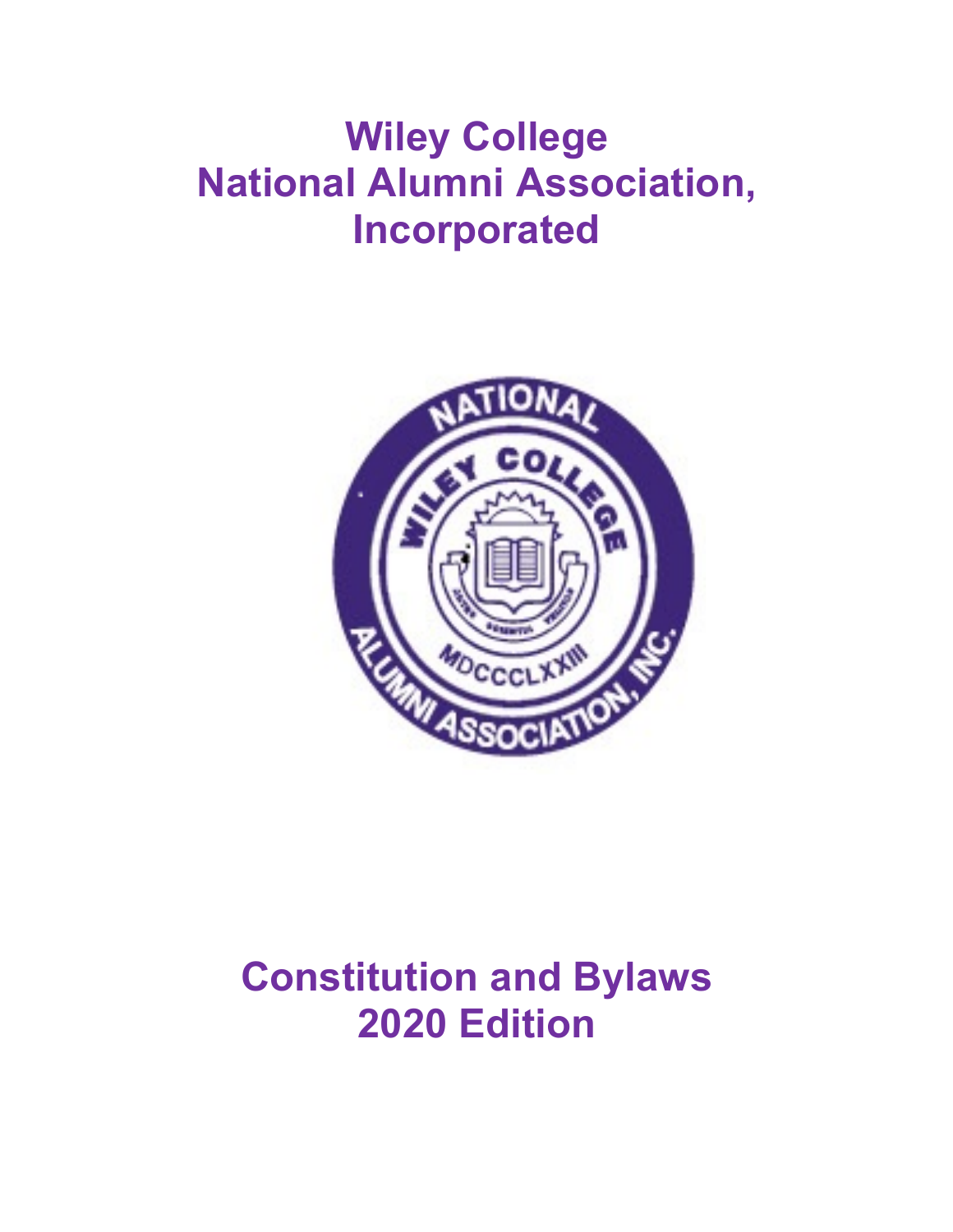## **WILEY COLLEGE NATIONAL ALUMNI ASOCIATION, INC. CONSTITUTION AND BYLAWS**

### **- Index of Contents -**

| <b>ARTICLE I</b>    | NAME, PURPOSE, OBJECTIVE AND POWERS                                                        | Page 3  |
|---------------------|--------------------------------------------------------------------------------------------|---------|
| <b>ARTICLE II</b>   | MEMBERSHIP, CONSTITUENTS, AND MEMBERSHIP PRIVILEGES                                        | Page 4  |
| <b>ARTICLE III</b>  | <b>WILEY CLUBS</b>                                                                         | Page 4  |
| <b>ARTICLE IV</b>   | <b>FINANCE</b>                                                                             | Page 5  |
| <b>ARTICLE V</b>    | OFFICERS, BOARD MEETINGS, ELECTIONS, TERMS OF OFFICE AND<br><b>ELIGIBILITY OF OFFICERS</b> | Page 5  |
| <b>ARTICLE VI</b>   | <b>DUTIES OF OFFICERS</b>                                                                  | Page 6  |
| <b>ARTICLE VII</b>  | THE FISCAL YEAR                                                                            | Page 11 |
| <b>ARTICLE VIII</b> | <b>STANDING COMMITTEES</b>                                                                 | Page 11 |
| <b>ARTICLE IX</b>   | DUTIES OF STANDING COMMITTEES                                                              | Page 11 |
| <b>ARTICLE X</b>    | <b>MEETINGS</b>                                                                            | Page 13 |
| <b>ARTICLE XI</b>   | ORDER OF AGENDA                                                                            | Page 13 |
| <b>ARTICLE XII</b>  | CONSTITUTIONAL AND BYLAWS AMENDMENTS AND PROCEDURE                                         | Page 14 |
| <b>ARTICLE XIII</b> | <b>FINANCIAL MANAGEMENT</b>                                                                | Page 14 |
| <b>ARTICLE XIV</b>  | CONFLICT OF INTEREST POLICY                                                                | Page 15 |
| <b>ARTICLE XV</b>   | <b>DISSOLUTION</b>                                                                         | Page 18 |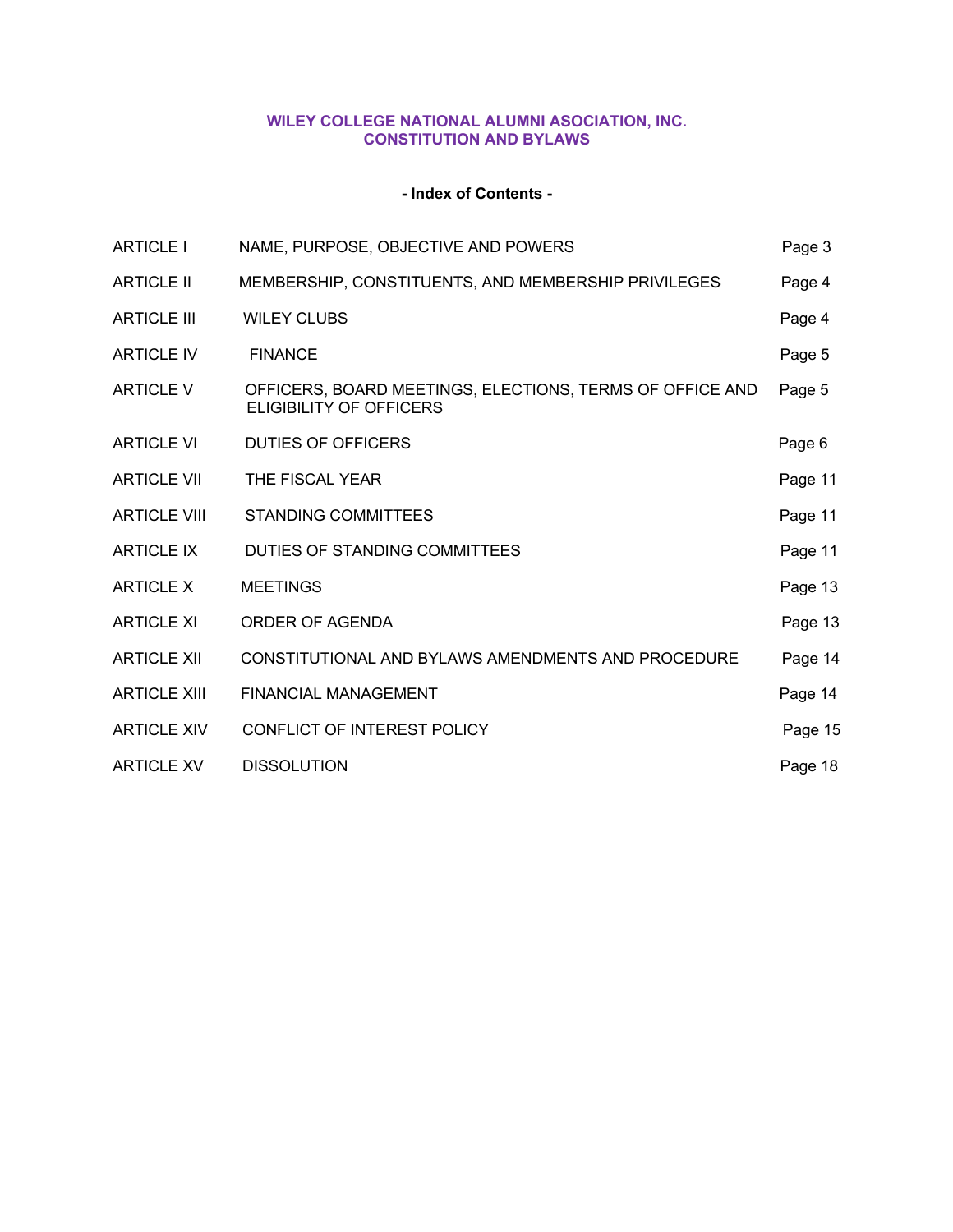# **WILEY COLLEGE NATIONAL ALUMNI ASSOCIATION, INCORPORATED CONSTITUTION AND BYLAWS**

## **ARTICLE I NAME, PURPOSE, OBJECTIVE AND POWERS**

# Section 1. Name

Wiley College National Alumni, Incorporated shall be known as WCNAA, Inc.

#### Section 2. Purpose

WCNAA, Inc., is a non-profit organization whose purpose is to create and maintain alumni relations in sustaining and perpetuating the growth, stability, and well-being of WCNAA, Inc. and the Wiley College (the College) through various initiatives and undertakings.

# Section 3. Objectives

In line with the purpose, WCNAA, Inc. will seek to:

- A. Generate and contribute financial support for the College
- B. Undertake initiatives to sustain the financial solvency and stability of WCNAA, Inc.

 either through membership donations/fees and/or fundraising programs and projects to

foster a closer relationship between the members of the organization

- C. Promote harmony and develop loyalty to the College and WCNAA, Inc.
- D. Acquaint the members of WCNAA, Inc. with their responsibility to the College and WCNAA, Inc.
- E. Demonstrate the advantages of attending Wiley College to the best and brightest high school students and others looking to further their educational opportunities
- F. Strengthen existing Wiley Clubs, revitalize inactive clubs, and organize new clubs
- G. Make an annual contribution(s) to the College

# Section 4. Powers

In order to effectively fulfill its purpose and objectives, WCNAA, Inc. shall have the power to:

- A. Elect officers and appoint committees
- B. Make rules and regulations, and amend or adopt a Constitution and Bylaws
- C. Execute and accomplish plans adopted according to the letter and spirit of WCNAA, Inc.'s rules as reflected in its Constitution and Bylaws
- D. Make suggestions and recommendations to the College and its representatives on the planning, execution, and evaluation of its programs
- E. Award scholarships, support programs, and provide funds for the general operations of WCNAA, Inc. and to sustain the College programs
- F. Provide for the perpetuation of the organization in all ways necessary for its continued existence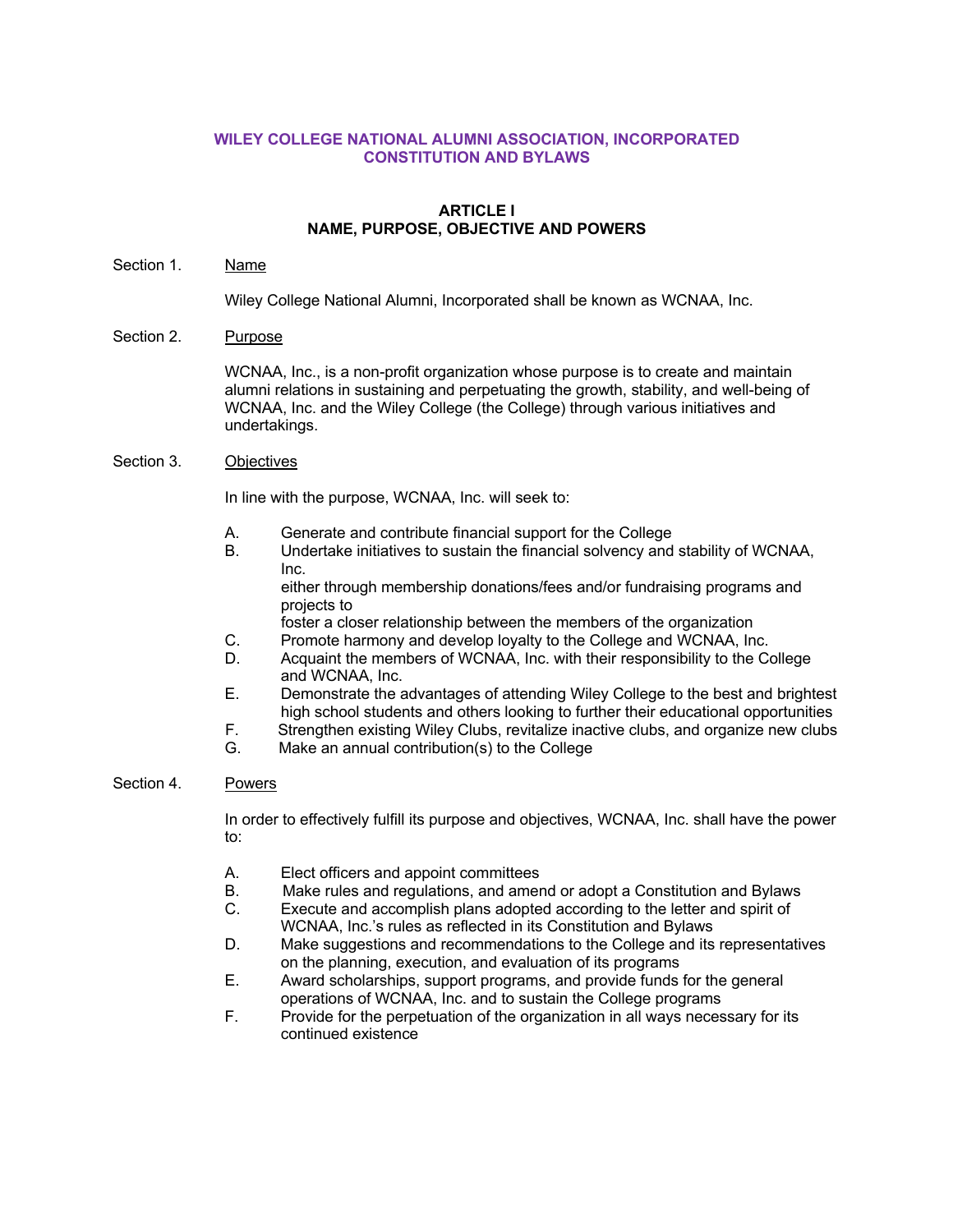## **ARTICLE II MEMBERSHIP, CONSTITUENTS, AND MEMBERSHIP PRIVILEGES**

Section 1. General Membership

General membership shall be comprised of all financial graduates and former students of Wiley College who have paid annual dues or the life membership fee. First year graduates of the College will receive free membership for one year following their date of graduation.

Section 2. Associate Membership

Supporters of Wiley College and graduates of historically black colleges and universities may be associate members of WCNAA, Inc. Associate members maintain active status by paying annual membership dues or becoming life members.

Section 3. Life Membership

Life membership may be obtained by full payment of the current life membership fee.

Section 4. Honorary Membership

Honorary membership may be extended to non-graduates of Wiley for highly significant services and support to WCNAA, Inc. and the College.

Section 5. WCNAA, Inc. Publication

WCNAA, Inc. may publish and distribute its official National Alumni Newsletter, subject to the review and approval of the Board.

# **ARTICLE III WILEY CLUBS**

Section 1. Status

All affiliate organizations of WCNAA, Inc. shall be known as Wiley Clubs, with their own officers and Bylaws, which must be approved by WCNAA, Inc.

# Section 2. Functionality

A Wiley Club shall comprise any duly organized group in a city or area that has been recognized by WCNAA, Inc. to function as an authorized affiliate, and may include graduates, former students, friends, and supporters of Wiley College.

# Section 3. Requirements and Powers

- A. To remain in good standing, a Wiley Club shall be committed to the purpose and spirit of WCNAA, Inc., and shall cooperate with WCNAA, Inc.'s national program. It shall have the authority to adopt rules and execute plans for the administration and operation of the local club and shall have the privilege of making recommendations to WCNAA, Inc.
- B. A Wiley Club shall be assessed an annual fee as recommended by the Board and approved by the general membership at the annual Spring/Founders meeting of WCNAA, Inc.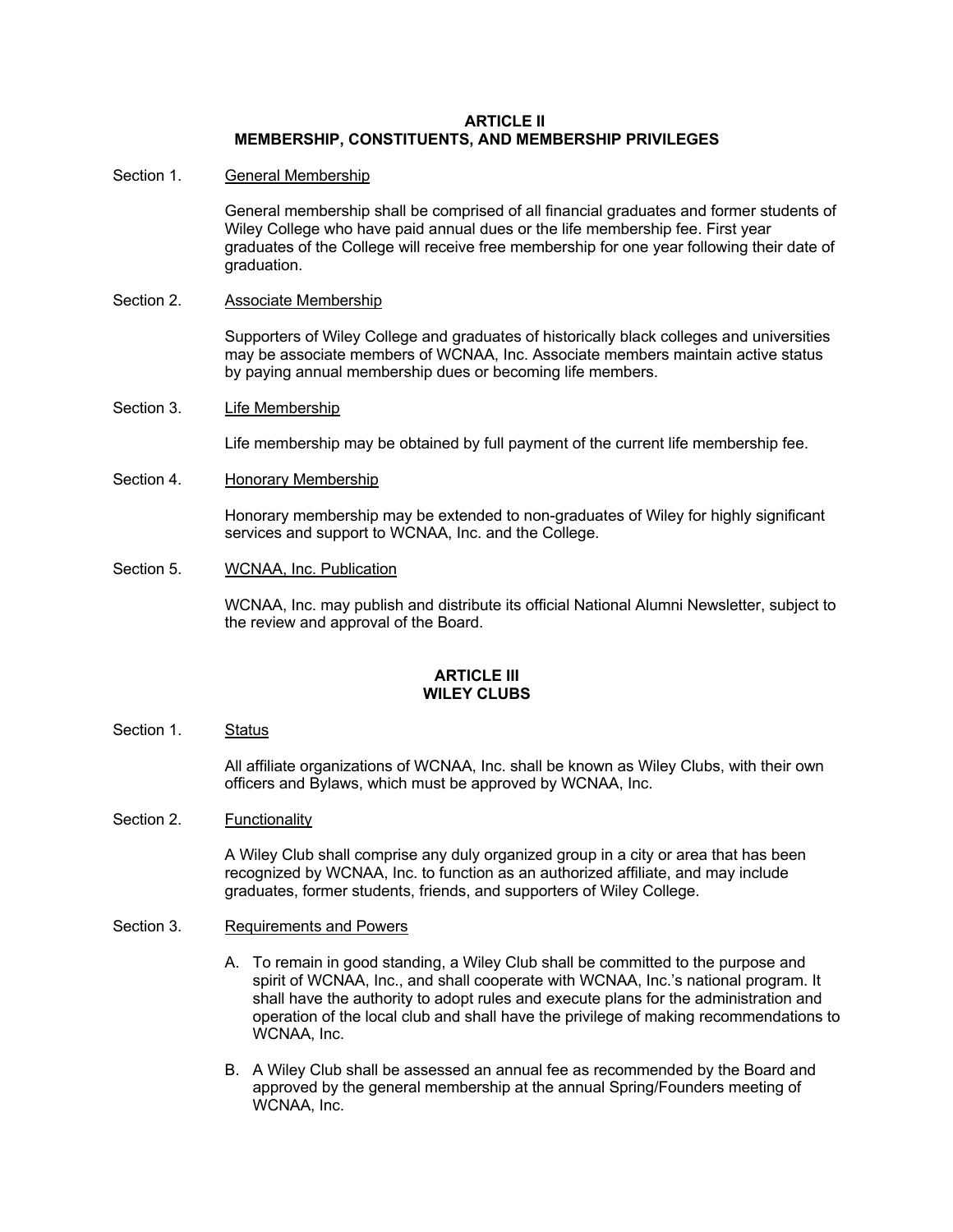#### . Section 4. Wiley Club Bylaws

All Bylaws adopted by Wiley Clubs shall be consistent with and supportive of the Constitution and Bylaws of WCNAA, Inc. and be formatted and submitted based on WCNAA, Inc. guidelines for review and authentication of the Club's functionality.

# Section 5. Participation and Privileges

Duly recognized members of the Wiley Clubs may be extended the privilege of attending and participating in sessions of WCNAA, Inc. They may participate in discussions and serve where needed. These privileges and courtesies shall be afforded to Club members upon payment of the annual national dues.

# **ARTICLE IV FINANCE**

# Section 1. The Budget

A. There shall be an annual or life membership fee assessed to each member to

expenses of WCNAA, Inc. and to provide financial support to the College. B. Each member of WCNAA, Inc. shall pay the annual or life membership fee in

order to be in good

defray the

standing and be eligible to vote and/or hold office.

C. The annual operating expenses of WCNAA, Inc. shall be met by use of membership fees and

> other income, and disbursed by means of a budget agreed upon by the Board and approved by WCNAA, Inc.

# Section 2. Contributions and Funds

All contributions solicited for the benefit of WCNAA, Inc. shall be sent to the National Office.

Funds raised by a club or group in the name of WCNAA, Inc., minus documented administrative and operational expenses shall be sent directly to the National Office.

# **ARTICLE V**

# **OFFICERS, BOARD MEETINGS, ELECTIONS, TERMS OF OFFICE AND ELIGIBILITY OF OFFICERS**

- Section 1. The Leadership of WCNAA, Inc. shall be vested in the Board, elected by the general membership of WCNAA, Inc. It shall consist of a President, Vice President, Recording Secretary, Corresponding Secretary, Treasurer, Financial Secretary, Chaplain, Parliamentarian, Trustee Board Representative, and Directors: Director for Community Relations, Director for Events, Director for Finance, Director for Membership, and Director for Young Alumni Relations.
- Section 2. Ex officio membership to the Board shall be granted to WCNAA, Inc.'s immediate past President.
- Section 3. Regular meetings of the Board shall be held at such times and places as may be determined by the resolution of the Board. Notice of the time and place of a meeting shall be given in writing to each member of the Board at least thirty (30) days prior to the date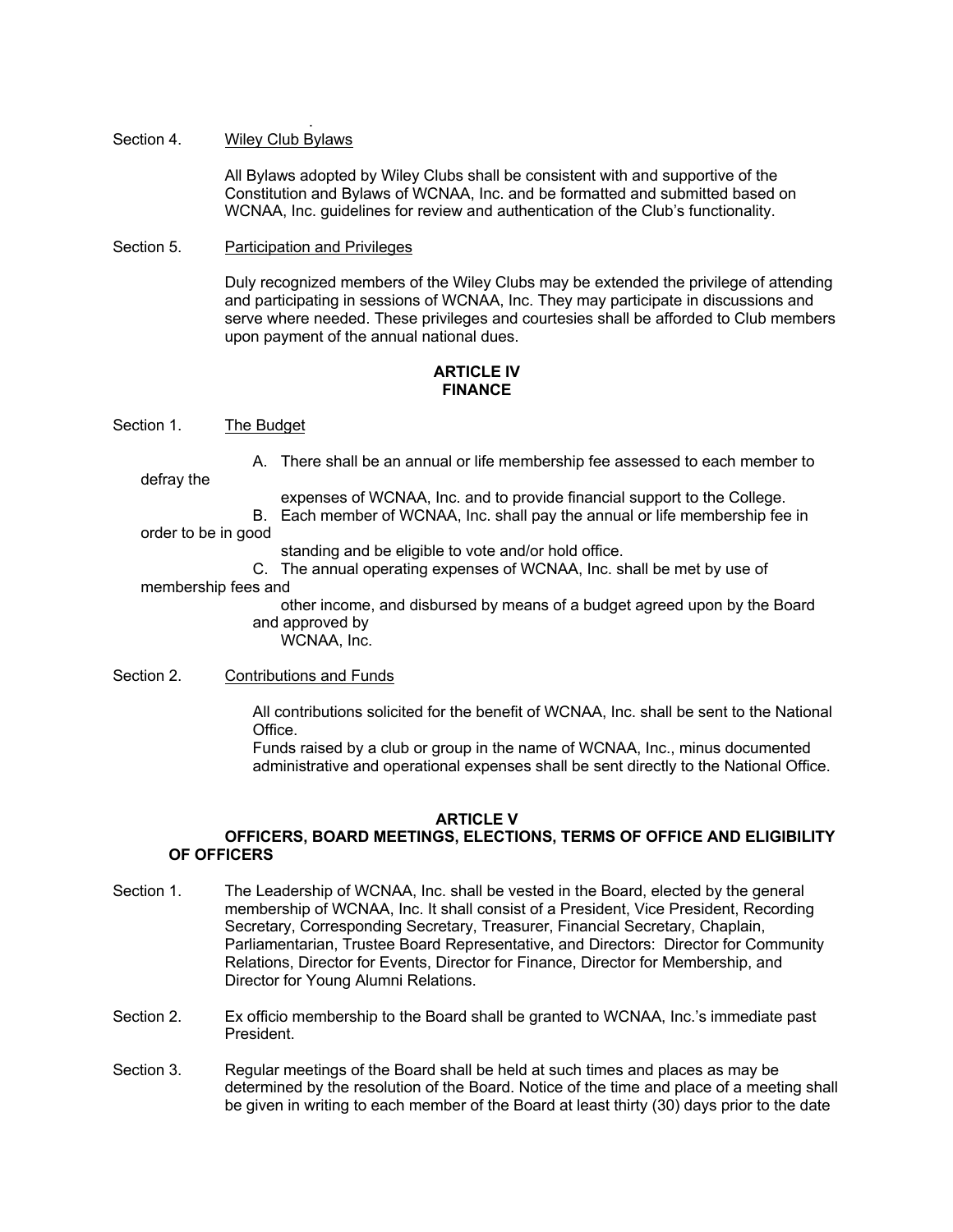of the meeting. Meetings may be face-to-face or by use of technology (e.g., conference calls or computer assisted).

- Section 4. Special meetings of the Board may be called by the President with at least a prior notice of fifteen (15) working days to each member of the Board or as needed by the recommendation of a majority of the Board. Notice can be written or by electronic media, whereby it can be documented. Special meetings may also be called in like manner by the President or Corresponding Secretary upon request of five members of the Board. The Board shall determine the place of special meetings.
- Section 5. A quorum shall be constituted for the Board meeting when a majority of the total Board membership is present in person, or by technology-assisted means. Actions of the majority of the members of the Board present are considered sanctioned and standing.
- Section 6. Actions that involve approval of legislative policies or policy statements intended to become part of WCNAA, Inc. program of legislation shall be voted on only when a quorum of the Board is present at the meeting.
- Section 7. No one person shall serve concurrently in more than one capacity as an officer of WCNAA, Inc.
- Section 8. All elections of officers shall be made by ballot, unless otherwise directed by the general membership. Elections shall be determined by the majority of votes cast.
- Section 9. All officers shall be elected for a term of two years and serve until such time as their successors are installed. Officers are eligible for re-election to their respective offices, limited to two consecutive terms.
- Section 10. The election of officers shall be held at the annual Spring/Founders meeting of WCNAA, Inc.
- Section 11. The terms of the newly elected officers shall begin April 1. To provide information and support, out-going officers shall be available to assist the newly elected officers in their respective positions during the transition period. The transition period shall be from April 1 to May 31.
- Section 12. Should a vacancy occur in an office or an elected official is not willing or able to perform the duties and responsibilities of the respective, elected office, said vacancy may be filled with an appointment at discretion of the Board, until the end of the term of office(s) being filled. The appointee must meet eligibility criteria as set forth in Article V, Section 14 (below).
- Section 13. Elected officers may be removed from office for failure to attend three (3) consecutive face-to-face or technology-assisted meetings of the Board without providing written just cause, or may be removed if found at fault of dereliction of duty or a significant act of gross misrepresentation of WCNAA, Inc. In the event of removal, the Board shall appoint a qualified replacement who must meet eligibility criteria as set forth in Article V, Section 14 (below) until the end of the term of office(s) being filled.
- Section 14. Eligibility to be a candidate for or hold a WCNAA, Inc. Board position shall Include that the person:
	- A. Be a financial member of WCNAA, Inc. for one (1) year prior to running for office.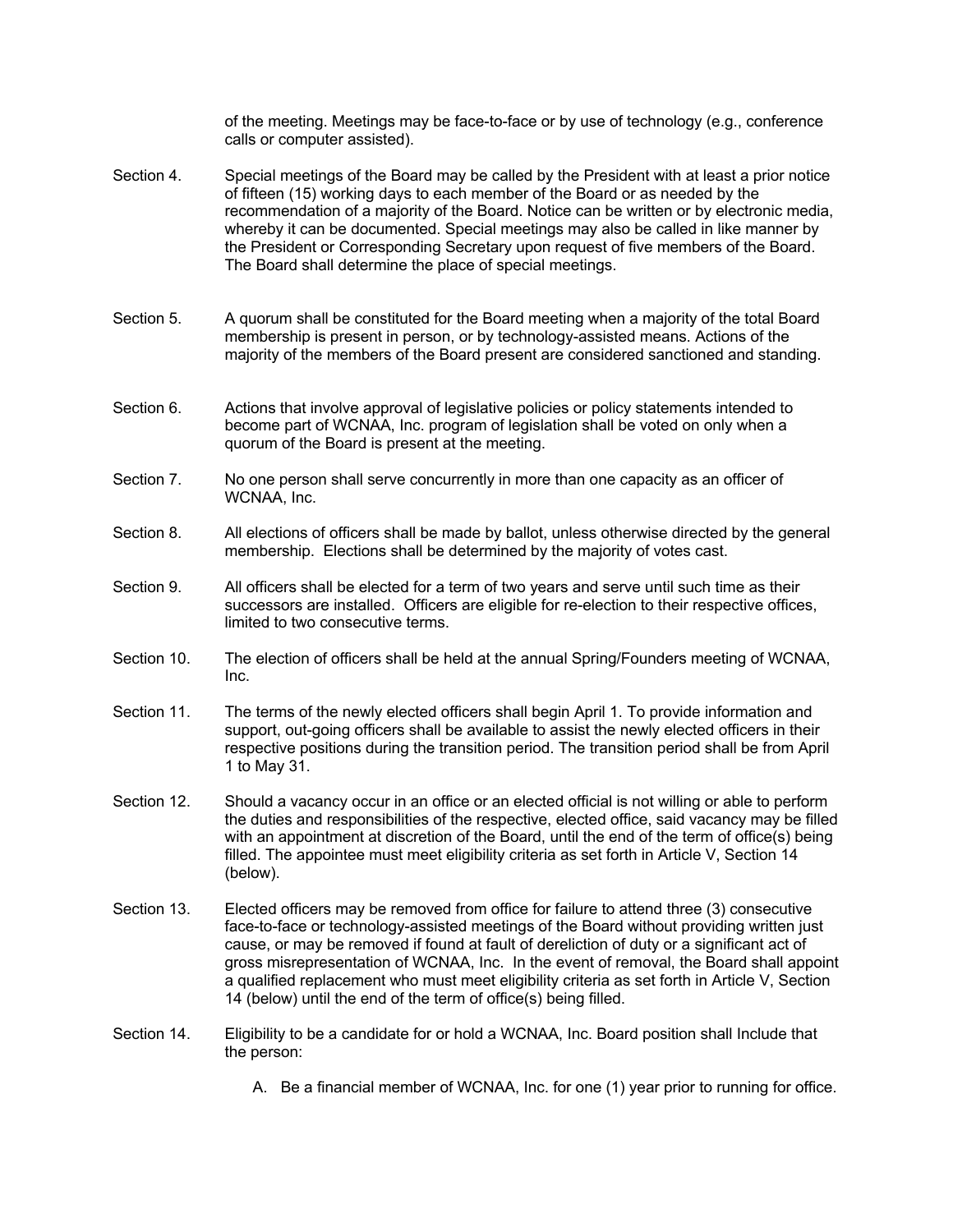B. Have knowledge of the organization's Constitution and Bylaws, its philosophy, history, and procedures.

C. Be a reliable team worker with observable leadership skills.

D. Be dependable and able to initiate and execute new ideas as well as implement the ideas of others.

Section 15. Election Years for Board Officers

Election of the following officers will be administered during the even number years to provide consistency and continuity between incoming/outgoing regimes.

- A. President
- B. Recording Secretary
- C. Treasurer
- D. Chaplain
- E. Director for Membership
- F. Director for Events
- G. Director for Finance

 Election of the following officers will be administered during the odd number years to provide consistency and continuity between incoming/outgoing regimes.

- A. Vice President
- B. Corresponding Secretary
- C. Financial Secretary
- D. Parliamentarian
- E. Board of Trustees Representative
- F. Director for Communications Technology
- G. Director for Young Alumni Relations

## **ARTICLE VI DUTIES OF OFFICERS**

#### Section 1. President

#### The President shall:

- A. Serve as chief officer of WCNAA, Inc. The President shall have general charge and supervision of all business and affairs; shall have power to sign and execute all authorized bonds, agreements or other obligations in the name of the organization; shall preside at all annual meetings (except where otherwise stipulated), and at all meetings of the Board; he/she shall perform other duties and exercise all other powers as may be assigned based on applicable WCNAA, Inc. guidelines.
- B. Have authority to call special meetings of the Board to fill vacant officer positions according to Article V, Sections 12, 13 and 14 (above).
- C. In the absence of the Parliamentarian, the President shall appoint a temporary Parliamentarian to serve at the annual meetings, Board meetings, and at such other meetings as the President may determine.
- D. In conjunction with the Board, the President shall determine the duties and areas of responsibility of the immediate past President and coordinate the work of the officers and the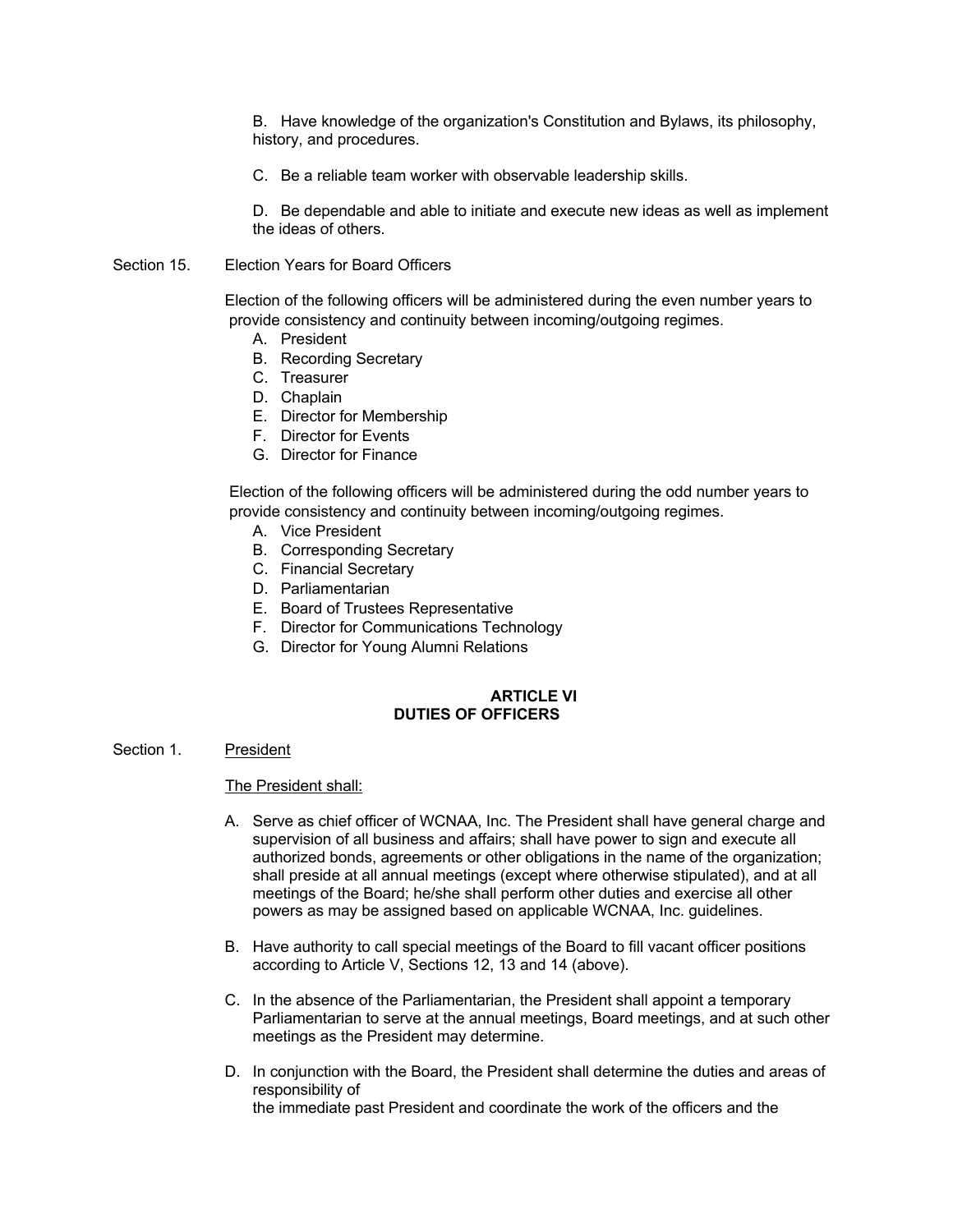committees of the WCNAA Inc.

- E. Serve as ex-officio member of all committees of WCNAA, Inc. except the Committee on Election, Nominations and Credentials.
- F. Serve as co-signer to accomplish all instruments for receipt/disbursement of funds relative to the financial affairs of WCNAA, Inc. The President, Treasurer, and all other persons authorized to handle funds of the organization shall furnish to the organization fidelity bonds in amounts determined by the Board. The expense of such bonds shall be borne by WCNAA, Inc.
- G. Nurture and maintain amicable relationships with WCNAA, Inc. members and college constituents.
- H. Monitor the performance of each WCNAA, Inc. officer, and in cases where an officer is not performing the duties of said office; the President shall seek to understand causes of the deficiency and work with the officer to improve performance.
- I. Close out books and/or transition all financial books and records annually with the Treasurer, Financial Secretary and incoming officers in an election year.

# Section 2. Vice President

The Vice President shall:

- A. Act as an aide to the President.
- B. Act in the place of the President in the event of the President's absence or disability; and may preside during designated sessions of the annual meeting.
- C. Serve as co-signer to accomplish all instruments for receipt/disbursement of funds relative to the financial affairs of WCNAA, Inc.
- D. Chair the Program Committee; Chair and/or be administratively responsible for the Constitution and Bylaws and Strategic Planning committees.

#### Section 3. Recording Secretary

The Recording Secretary shall:

- A. Serve as primary administrative assistant and record the minutes and all votes at the various meetings.
- B. Be responsible for recording and distributing of the minutes of general meetings and other relative Board meetings.
- C. Disburse, receive, and archive the Conflict of Interest Forms annually.
- D. Maintain a WCNAA, Inc. laptop to perform administrative duties to include various reports.
- E. Perform such other related duties and functions as may be designated by the President or the Board.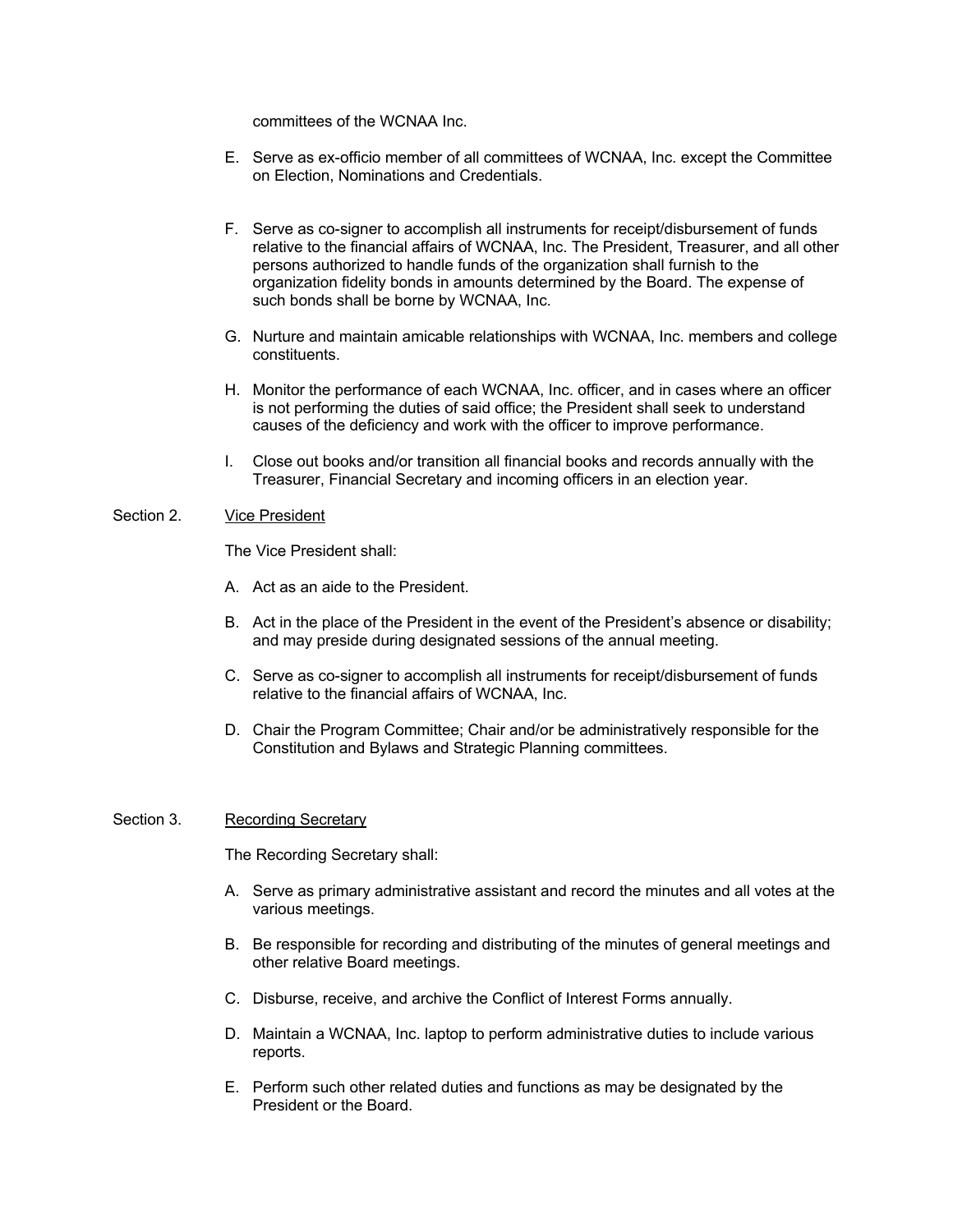#### Section 4 Corresponding Secretary

The Corresponding Secretary shall:

- A. Be responsible for the dissemination of all notices and communications from the various components of the organization that may be required by WCNAA, Inc.
- B. Give notice to the general membership regarding all general and the Board meetings, where applicable, and shall notify all officers and committee chairpersons of their election or appointment to such offices.
- C. Retrieve mail and correspondence from the mailbox and distribute to designated recipient(s).
- D. Maintain a WCNAA, Inc. laptop to perform administrative duties to include various reports.
- E. Perform such other related duties and functions as may be designated by the President and the Board.

# Section 5. Treasurer

The Treasurer shall:

- A. Submit vouchers for all expenditures for payment.
- B. In conjunction with the Financial Secretary, furnish fidelity bonds in amounts determined by the Board as likewise required for all persons authorized to handle WCNAA, Inc.'s funds. The expense of such bonds shall be borne by the organization.
- C. Maintain a full and accurate account of receipts and disbursements in WCNAA, Inc.'s record books and make timely deposits of all funds and other monetary instruments received/collected in support of WCNAA, Inc.
- D. Submit a monthly reconcile bank statement to the President of WCNAA, Inc. and the chairman of the Audit Committee.
- E. Disburse the funds of the organization as may be authorized by the President, Board, or as voted by WCNAA, Inc. and maintain proper vouchers for disbursements, reconciliation of monthly bank statements and receipts used to transfer funds from the financial secretary to the treasurer.
- F. Reconcile accounts of the organization to be audited annually by persons appointed by the President and/or Board.
- G. Serve as an ex-officio member of the Budget Committee and assist the Audit Committee as required.
- H. File 990, Franchise tax, or any other federal or state required documents annually.
- I. Close out books and/or transition all financial books and records annually with the President, Financial Secretary and incoming officers in an election year.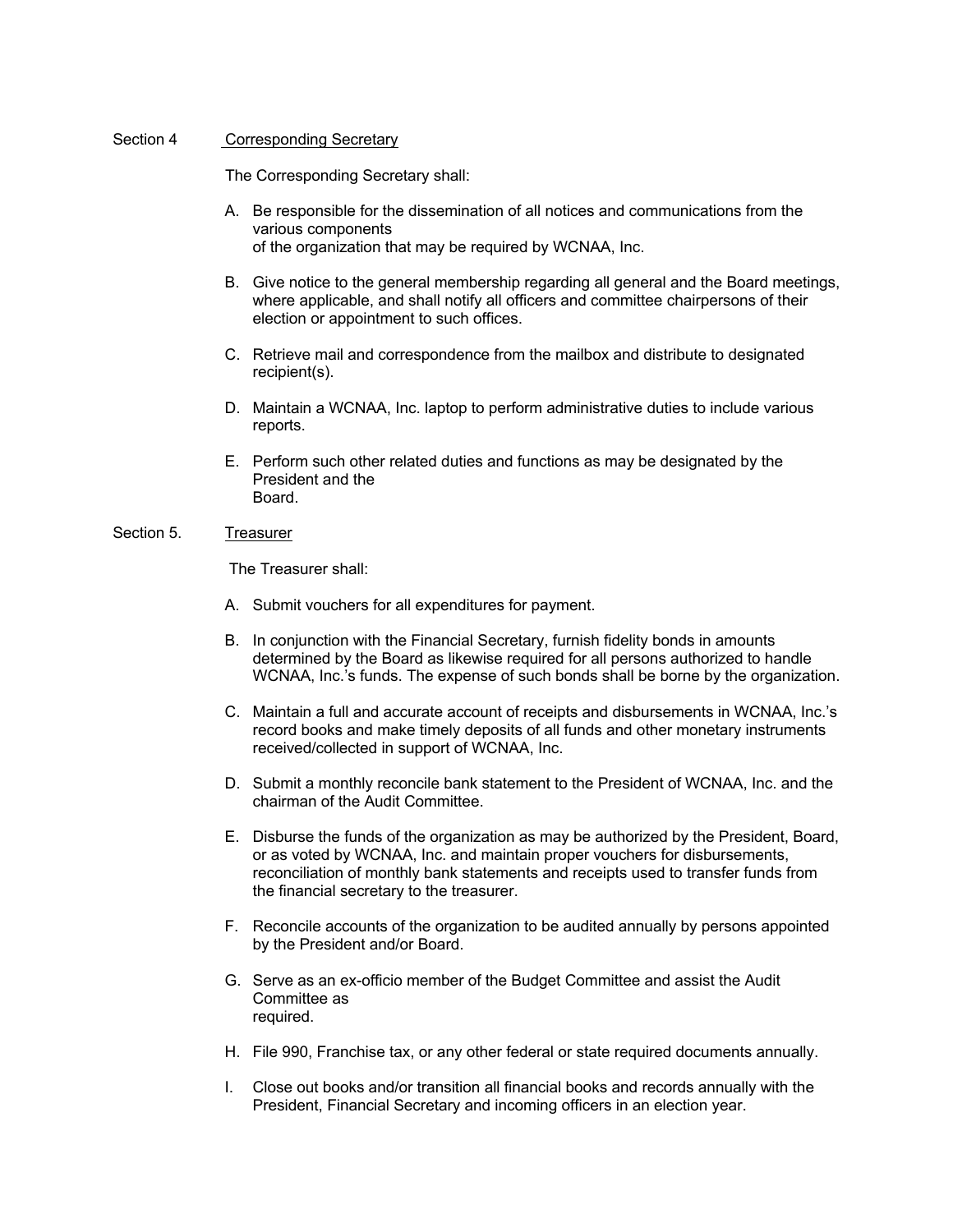- J. Perform such other related duties and functions as may be delegated by the President and/or the Board.
- Section 6. Financial Secretary

The Financial Secretary shall:

- A. Record and validate the names and credentials of all members present and thereby, along with the Credentials Committee, determine the persons eligible to vote at the annual and other WCNAA, Inc. meetings.
- B. Be responsible for recording all collections, remitting financial records, providing receipts of collections, and sending out notices of annual dues of WCNAA, Inc.
- C. Assist the Treasurer to validate the eligibility of those who are to vote at the annual and other WCNAA, Inc. meetings.
- D. Be responsible for recording all collections, remitting financial records to the Treasurer, and sending out of the annual dues of WCNAA, Inc.
- E. Submit vouchers for all expenditures to the Treasurer.
- E. In conjunction with the Treasurer, furnish fidelity bonds in amounts determined by the

Board as

- likewise required for all persons authorized to handle WCNAA, Inc.'s funds. The expense of such bonds shall be borne by the WCNAA, Inc.
- F. Submit monthly financial reports to WCNAA, Inc. President, Treasurer, and the

# Chairman of the

Audit Committee.

#### required

documents annually.

H. Serve as cosigner to accomplish all instruments for receipt/disbursement of funds relative to the

financial affairs of WCNAA, Inc.

J. Close out books and/or transition all financial books and records annually with the President,

G. Assist the Treasurer with filing the 990, franchise tax, or any other federal and state

- Treasurer and incoming officers in an election year.
- K. Perform such other related duties and exercise such other powers as may be delegated by the President and the Board.
- Section 7. Chaplain

The Chaplain shall:

A. Chair and be responsible for Memorials and organize and render appropriate spiritual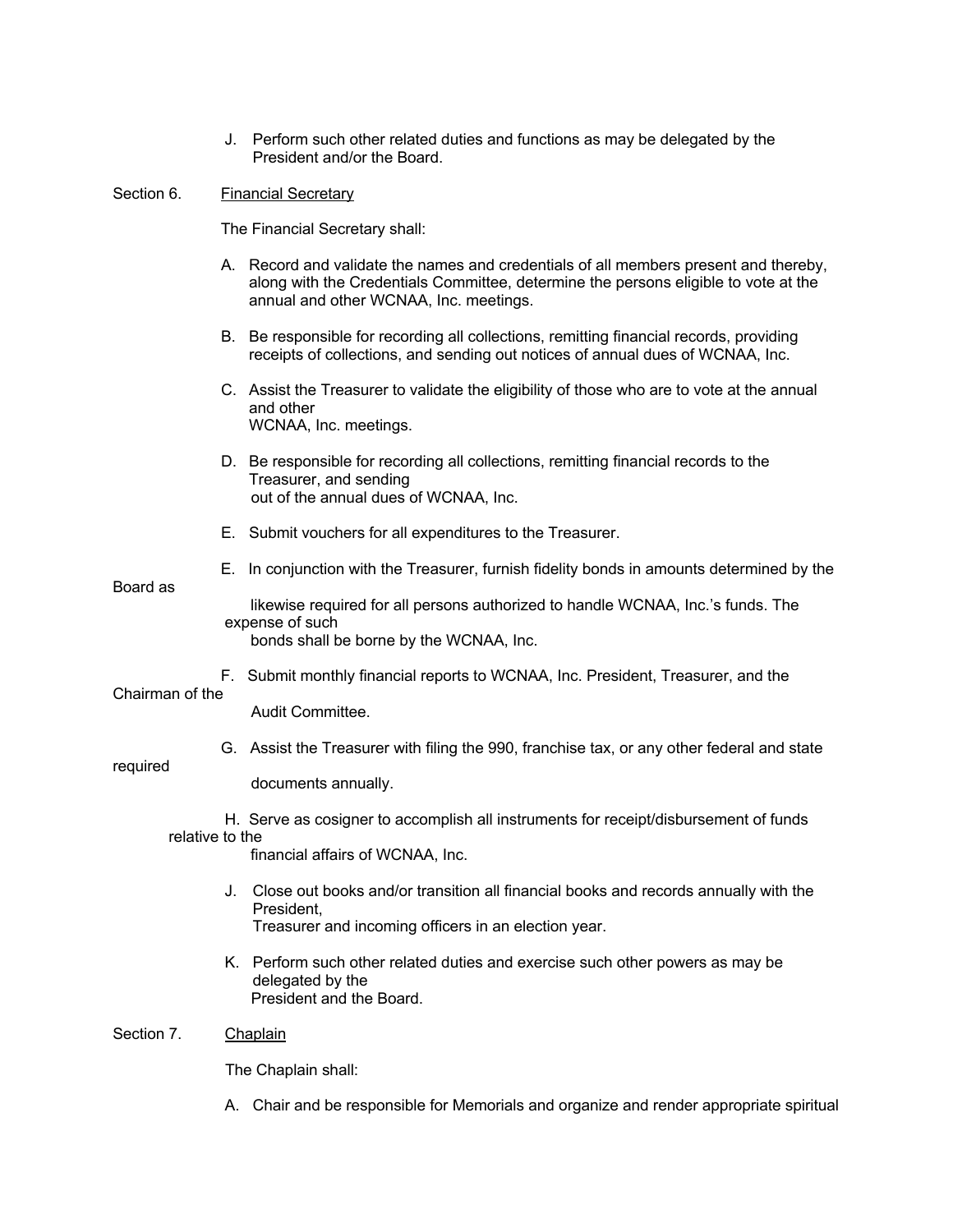fervor during general meetings and other situations where spiritual emphasis may be needed.

B. In coordination with the College Alumni Relations Office and College Chaplain, shall prepare, coordinate and render a memorial tribute to deceased Wileyites during the Founders' Celebration and/or at other appropriate occasions.

#### Section 8. Parliamentarian

The Parliamentarian shall:

- A. Be knowledgeable of Roberts Rules of Order.
- B. Ensure proper decorum of meetings; and, at the discretion of the President, the Board or General Membership provide interpretation and application of rules to maintain proper order for discussion of deliberative issues.
- Section 9. Trustee Board Representative
	- A. Trustee Board Representative shall work in partnership with WCNAA, Inc. President to

```
 represent the WCNAA's interests at each meeting of the Wiley College Board of
```
#### Trustees.

B. The representative to the Board of Trustees shall ascertain from WCNAA, Inc. and the Board the general desires of the organization; voice WCNAA, Inc.'s interest at meetings of

#### the Wiley

College Board of Trustees

- C. Provide routine reports to the WCNAA generally following a Wiley College Board of Trustees meeting.
- Section 10 Director for Communication Technology

The Director for Communication Technology will Chair and/or provide administrative management and supervision of the association's technology operations and applications of the website and social media platforms and membership database. He/She will oversee functions of the committee(s) to maintain the currency of the website and social media platforms, membership database and online e-documents with the website vendor or responsible in-house personnel.

# Section 11. Director for Finance

The Director for Finance will Chair and/or provide administrative management and supervision of the Audit, Budget, and Development committees. The Director may also be tasked to give leadership to other related special committees/functionalities as may be formed to further accomplish the purpose and objectives of WCNAA, Inc.

#### Section 12. Director for Membership

The Director for Membership will Chair and/or provide administrative management and supervision of the Membership/Life Membership Committee. The Director may also be tasked to give leadership to other related special committees/functionalities as may be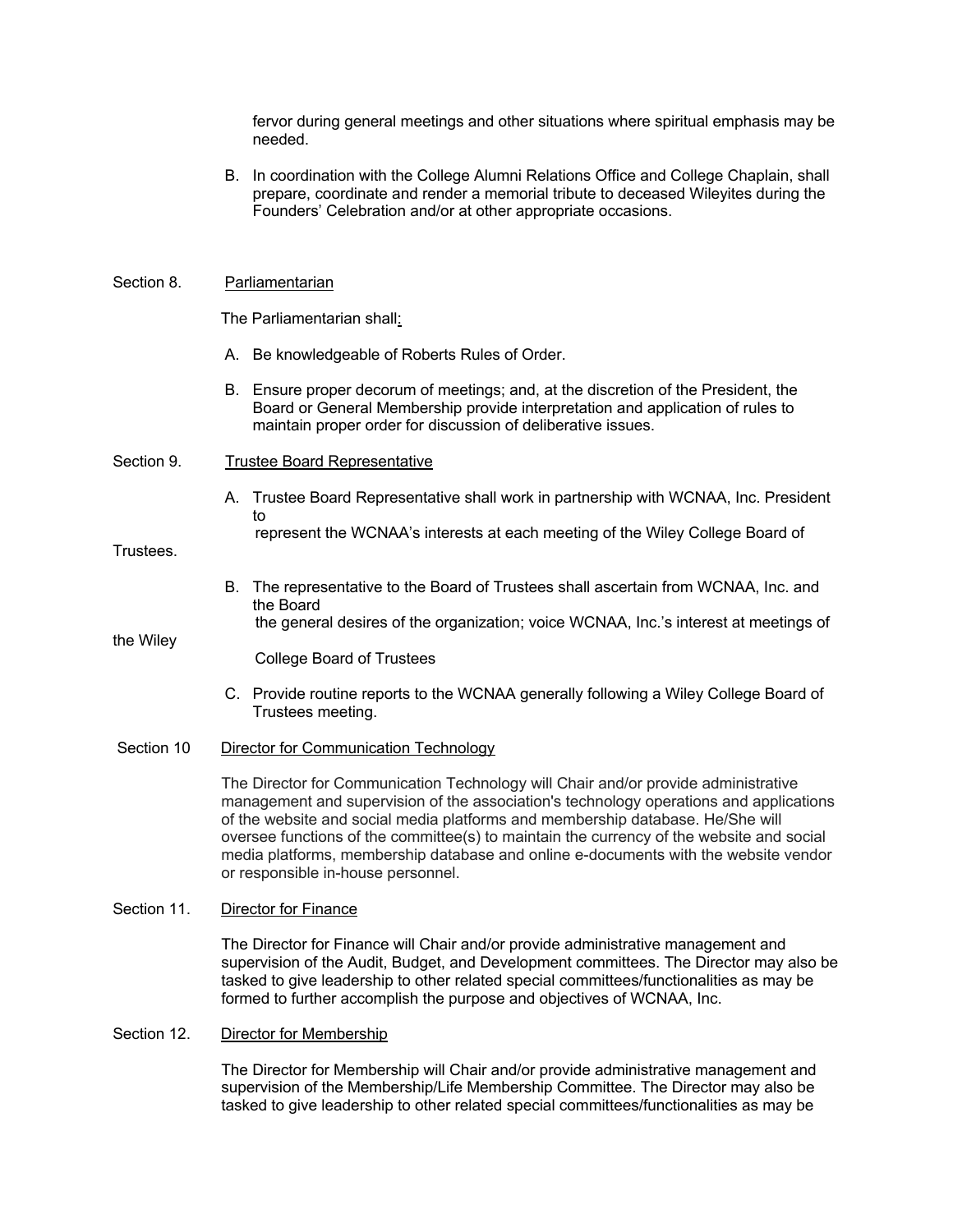formed to further accomplish the purpose and objectives of WCNAA, Inc.

## Section 13. Director for Events

The Director for Events will Chair and/or provide administrative management and supervision of the Elections, Nominations and Credentials Committee, Founders Day Activities (Purple and White Reunion, Alumni Social, etc.) and Homecoming Activities. The Director may also be tasked to give leadership to other related special committees and functionalities as may be formed to further accomplish the purpose and objectives of WCNAA, Inc.

# Section 14. Director for Young Alumni Relations

The Director for Alumni Relations (within 10 years of graduation) will serve as liaison to establish and foster better connectivity and coordination with recent graduates (within 10 years of graduation) in managing relative matters/issues of WCNAA, Inc. concerning membership, fundraising, student recruitment, etc. He/she will execute his/her duties/responsibilities to further enhance communications and shorten the generational gap between recent graduates and WCNAA, Inc. and relationship with the College. The Ambassador may administratively oversee various committees assigned for Recent Graduate involvement to fulfill the objectives and goals of WCNAA, Inc. He/she will assist in the coordination of certain Association business with the Board, to ensure that recent graduates within 10 years of graduation are informed of WCNAA, Inc. membership, fundraising, student recruitment, etc. endeavors.

#### Section 15. Immediate Past President

The Immediate Past President will serve as an ex-officio officer and as an advisor to the

President

of NCAA, inc. He/She will serve as an information officer to ascertain continuity of processes and

procedures as the current President takes office.

### **ARTICLE VII THE FISCAL YEAR**

The fiscal year of WCNAA, Inc. shall begin on April 1 and conclude on the following March 31 of each

calendar year.

## **ARTICLE VIII STANDING COMMITTEES**

The Board or general membership may create such standing committees as may be deemed necessary to promote the purposes, objectives and to enhance and sustain initiatives of WCNAA, Inc. Each standing committee shall consist of a chair, co-chair, and other support persons (financial) as may be appointed.

- Section 1. All committee chairs and co-chairs shall be appointed by the President, unless otherwise herein provided. The following shall be standing committees: Audit, Budget, Constitution and Bylaws, Development, Elections, Nominations, and Credentials, Membership, Memorials, Program, Public Relations/Resolutions, National Project, and Strategic Planning.
- Section 2. The President shall be an ex-officio member of all standing committees with the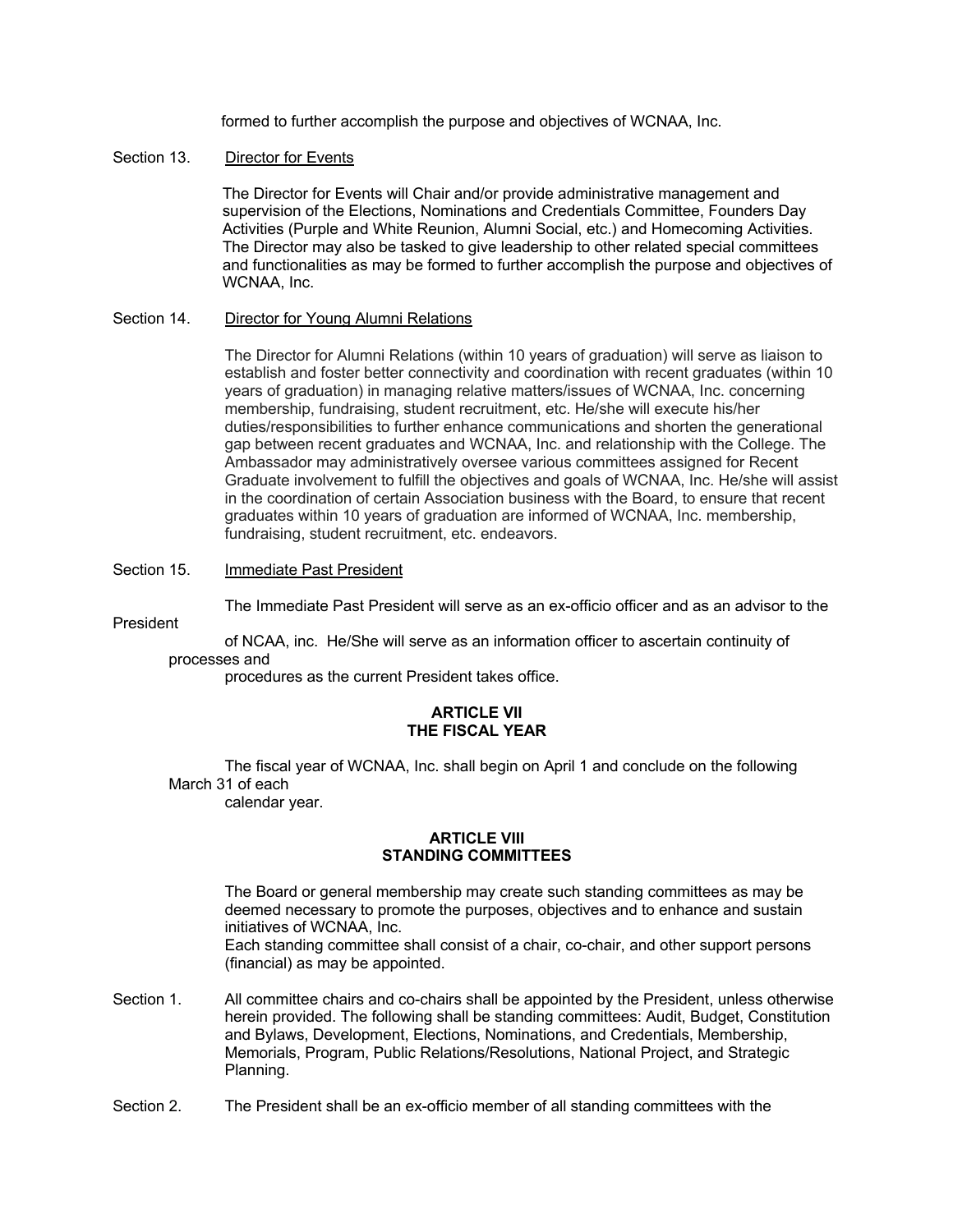exception of the Committee on Elections, Nominations and Credentials. The Treasurer shall be an ex-officio member of the Audit Committee and Budget Committee. The Corresponding Secretary shall be an ex-officio member of the Membership Committee.

- Section 3. The term of office for chairs of standing committees shall be two (2) years until the selection or appointment and verification of qualification of their successors. Nominees and appointees as chairs of standing committees shall be financial members of WCNAA, Inc. and shall have expressed their willingness to serve if appointed.
- Section 4. If a vacancy occurs in the office of a standing committee chair, the co-chair shall assume duties and responsibilities of the chair. Where there is no co-chair, the President may appoint a chair.

#### **ARTICLE IX DUTIES OF STANDING COMMITTEES**

#### Section 1. Audit Committee

The Audit Committee shall conduct an annual certified audit of WCNAA, Inc.'s fiscal activities at the completion of each fiscal year. The Audit Committee shall present the completed audit to the Board, preferably at the fall meeting or as subsequently required, for review before presenting it to the national body for approval. The Director for Finance shall be administratively responsible for the Audit Committee.

# Section 2. Budget Committee

The Budget Committee shall prepare an annual budget for WCNAA, Inc. and present it to the Board for review at the summer meeting or as subsequently required, prior to presenting it to the general body for approval. The Director for Finance shall be administratively responsible for the Budget Committee.

#### Section 3. Constitution and Bylaws Committee

The Constitution and Bylaws Committee shall study the WCNAA Inc. Constitution and Bylaws and make necessary recommendations for revision. The committee shall solicit and receive suggestions for additions to and deletions from the Constitution and Bylaws and submit proposed amendments to the Board prior to the annual meeting of WCNAA, Inc. The Vice President shall be administratively responsible for the Constitution and Bylaws Committee.

#### Section 4. Development Committee

The Development Committee shall devise strategies for WCNAA, Inc. for effective fundraising projects and provide assistance to the College relative to quality student recruitment. The Development Committee shall submit proposals to the Board prior to the annual meeting. The Director for Finance shall be administratively responsible for the Development Committee.

#### Section 5. Committee on Elections, Nominations and Credentials

The Committee on Elections, Nominations and Credentials shall be composed of five consenting, financial members appointed by the Board. The Chair of the committee shall be selected by the Board, and that person shall notify all members of the committee of their appointment not more than 30 days following their selection if not present at the time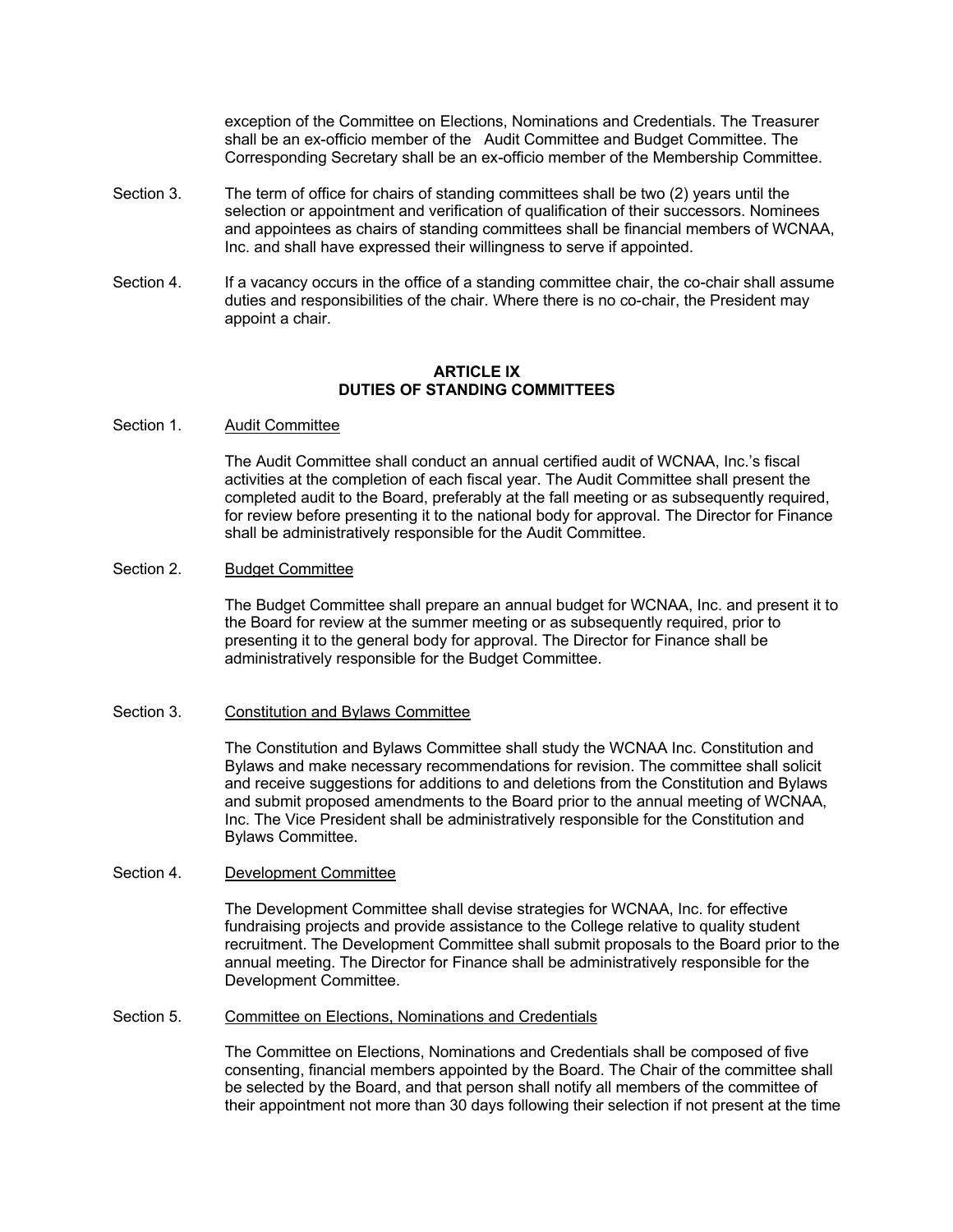of the appointment.

The Committee shall:

- A. Have general charge and supervision of the nomination, credentialing and election of officers and members at the annual meeting.
- B. Determine the eligibility and willingness of potential candidates for national office.
- C. Be responsible for the preparation of the ballots, which shall show the names of all nominees for each office, with sufficient space for write-in nominees/votes, and be formatted with a recommended slate of officers to include the name of at least one qualified person for each office to be voted on.
- D. Be responsible for collecting and approving the voting credentials of members of WCNAA, Inc. by serving alongside the financial secretary, recording the names of all financial members present, and then determining all persons who are eligible to vote.
- E. Have at least one committee member on duty any time that a vote is taken at the annual meeting to:
	- 1. determine the persons present who are entitled to vote at the annual meeting,
	- 2. receive votes and ballots
	- 3. hear and determine all challenges and questions arising in connection with the right to vote;
	- 4. count and tabulate all votes and ballots; determine the results; and perform such acts as are proper
	- 5. to conduct the election or vote with fairness to all members
	- 6. Upon request of either the presiding officer at the annual meeting or any five members entitled to vote, the Committee on Elections, Nominations and Credentials shall submit a written report of any challenge, question or matter determined by them, and present any facts found by them.
- F. Any report made by the committee shall be prima facie evidence of the facts and the vote as certified by the committee, and shall constitute a final decision; and The Director for Events shall be administratively responsible for the Committee on Elections, Nominations and Credentials.

# Section 6. Memorials Committee

The Memorials Committee shall be chaired and administrative responsibility of the Chaplain, and shall secure a list of names of the demised members from the past year, and shall arrange for a special service at the annual meeting of WCNAA, Inc. and/or during the annual Wiley College Founders Week, and provide other spiritual fervor as required with coordination via the College Alumni Relations Office.

# Section 7. Program Committee

The Program Committee shall be chaired by the Vice President and shall coordinate the general program for the annual meeting of WCNAA, Inc. It shall select a general theme (where applicable), speakers and participants; make contacts; and do necessary promotional and cultivation work for the annual meeting and other related meetings during the year.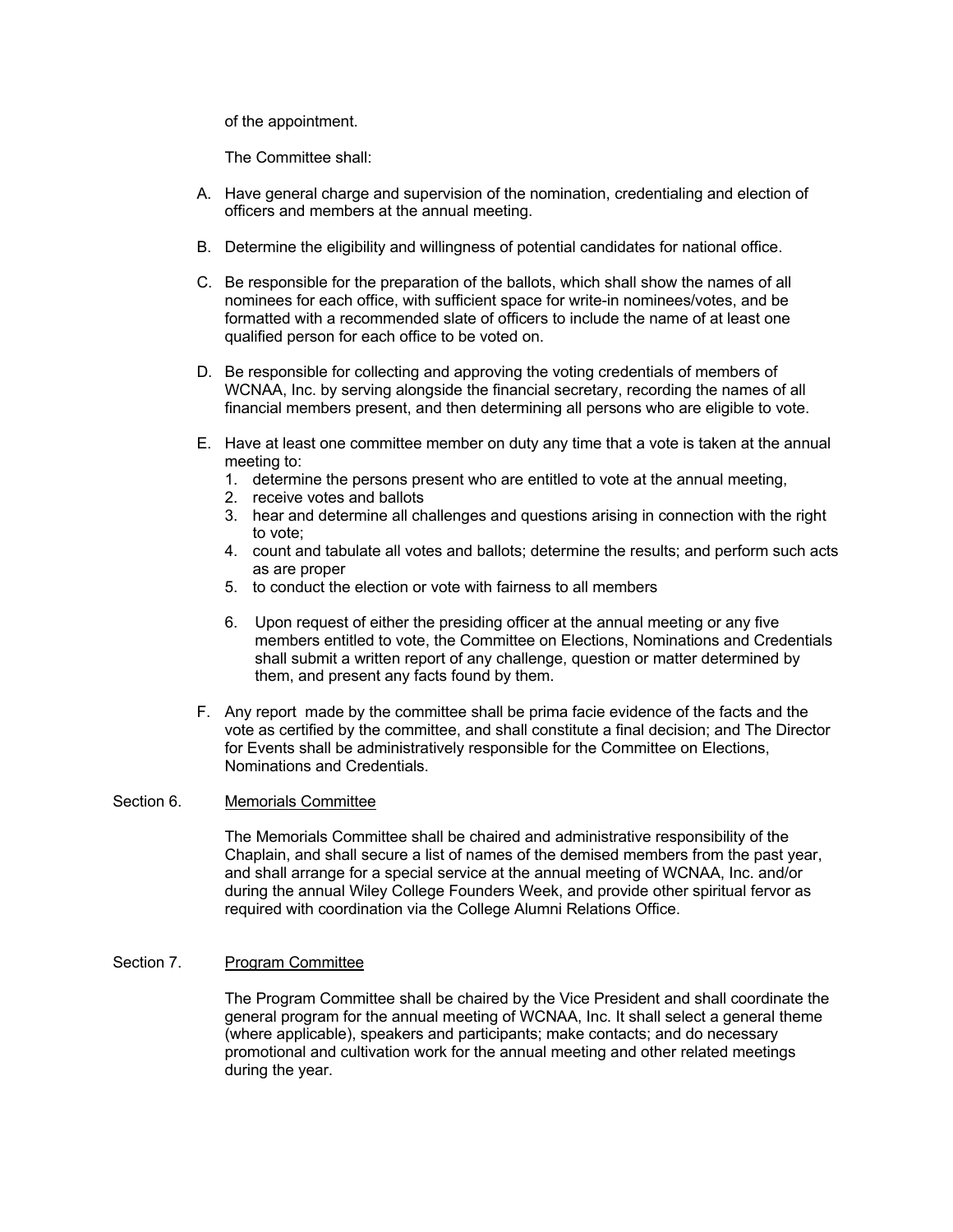#### Section 8. Committee on Public Relations and Resolutions

The Committee on Public Relations and Resolutions shall generate and disseminate to Wiley Clubs and WCNAA, Inc. constituents, newsworthy items concerning the organization. Correspondence sent out may be communicated via US mail or electronic mail at strategic times to announce Founders' Week activities and planned events for the mini workshop. It shall also present to WCNAA, Inc. any resolutions designed to strengthen the organization, to extend courtesies, to recognize constituents or special events, and to promote clarity, understanding and cooperation of WCNAA, Inc. with the College and general public. The Director for Events has the administrative responsibility for the committee.

#### Section 9. National Project Committee

The national project of WCNAA, Inc. shall be the United Negro College Fund drive (College Fund/UNCF), and the National Project Committee shall assist Wiley College in generating funds for its required annual contribution to the College Fund/UNCF. The Director for Communication Technology shall be administratively responsible for the National Project Committee.

Section 10. Strategic Planning Committee

The Strategic Planning Committee shall create a guideline for the prioritization of

administrative, fiscal,

 and operational initiatives to sustain WCNAA, Inc. organizationally on a continuing basis. The Plan is a method to further prioritize WCNAA, Inc. vision and commitment to accomplish the goals and objectives in support of the solvency and stability of WCNAA,

Inc.

and the College. The Vice President has the administrative responsibility for the

committee.

# **ARTICLE X MEETINGS**

# Section 1. Annual Meetings

The annual meetings of WCNAA, Inc. will be held during Founders Observance and Homecoming Activities annually, unless otherwise designated by WCNAA, Inc. or by the Board.

# Section 2. Special Meetings

Special meetings of WCNAA, Inc. may be called by the President with prior written notice of at least fifteen (15) working days to each member of the Board. Special meetings shall be called in like manner by the President or Corresponding Secretary upon written request of the Board who shall determine the place of special meetings. Meetings may be face-to-face or by use of technology (i.e., conference calls or computer assisted).

Section 3. Voting at the Annual meetings

Each alum or friend of the College who is a registered member and having paid the required annual dues/life member shall be entitled to one vote.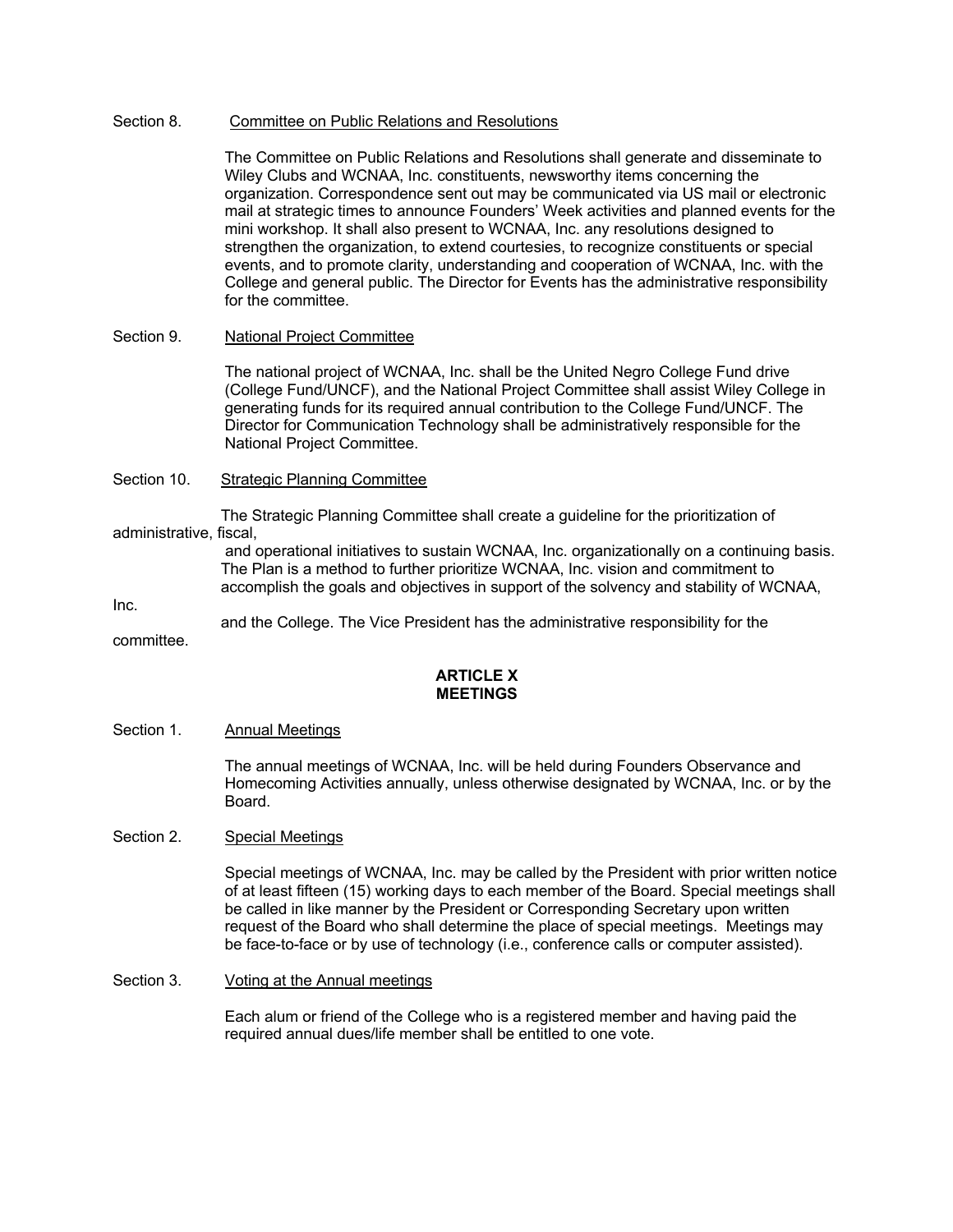#### **ARTICLE XI ORDER OF AGENDA**

The order of agenda at all regular business sessions of WCNAA, Inc. shall be the following: (A) Call to Order; (B) Invocation; (C) College Update (D) Adoption of Minutes; (E) Approval of Financial Secretary's Report (F)Approval of the Treasurer's Report (G) Reports of Directors; (H) Unfinished Business; (H) New Business; (I) Adjournment; (J) Alma Mater or as amended during a meeting.

# **ARTICLE XII CONSTITUTIONAL/BYLAWS AMENDMENTS AND PROCEDURES**

#### . Section 1. Constitution

The Constitution may be amended by a two-thirds (2/3) vote of the active members who are present and voting at any annual meeting, provided that the proposed amendment shall have been sent to the Board before the annual meeting at which amendment is to be presented. The Proposed amendment shall have been made available to WCNAA, Inc. members at least thirty (30) days prior to the annual meeting for consideration. The proposed amendment shall then be authorized for presentation to the national body.

# Section 2. Bylaws

The Bylaws may be amended by a majority vote of members in good standing at any official WCNAA, Inc. business meeting or as recommended by the Board to the general membership for approval during an official meeting of WCNAA, Inc.

# Section 3. Quorum

A majority of the general members (financial) present shall constitute a quorum for a business meeting of WCNAA, Inc.

# Section 4. Rules of Order

The latest edition of Robert's Rules of Order shall govern the deliberations of WCNAA, Inc. and a copy shall be available at all sessions.

# Section 5. Repeal of Conflicts

All rules, regulations and laws heretofore adopted that are inconsistent with this Constitution and Bylaws are hereby repealed.

# **ARTICLE XIII FINANCIAL MANAGEMENT**

The Board is responsible for the financial solvency and stability of WCNAA, Inc. and to ensure that the financial record keeping is accountable and transparent.

# Section 1. Reporting Period

The reporting period of all financial affairs will coincide with duration of the fiscal year, April 1 through the following year on March 31.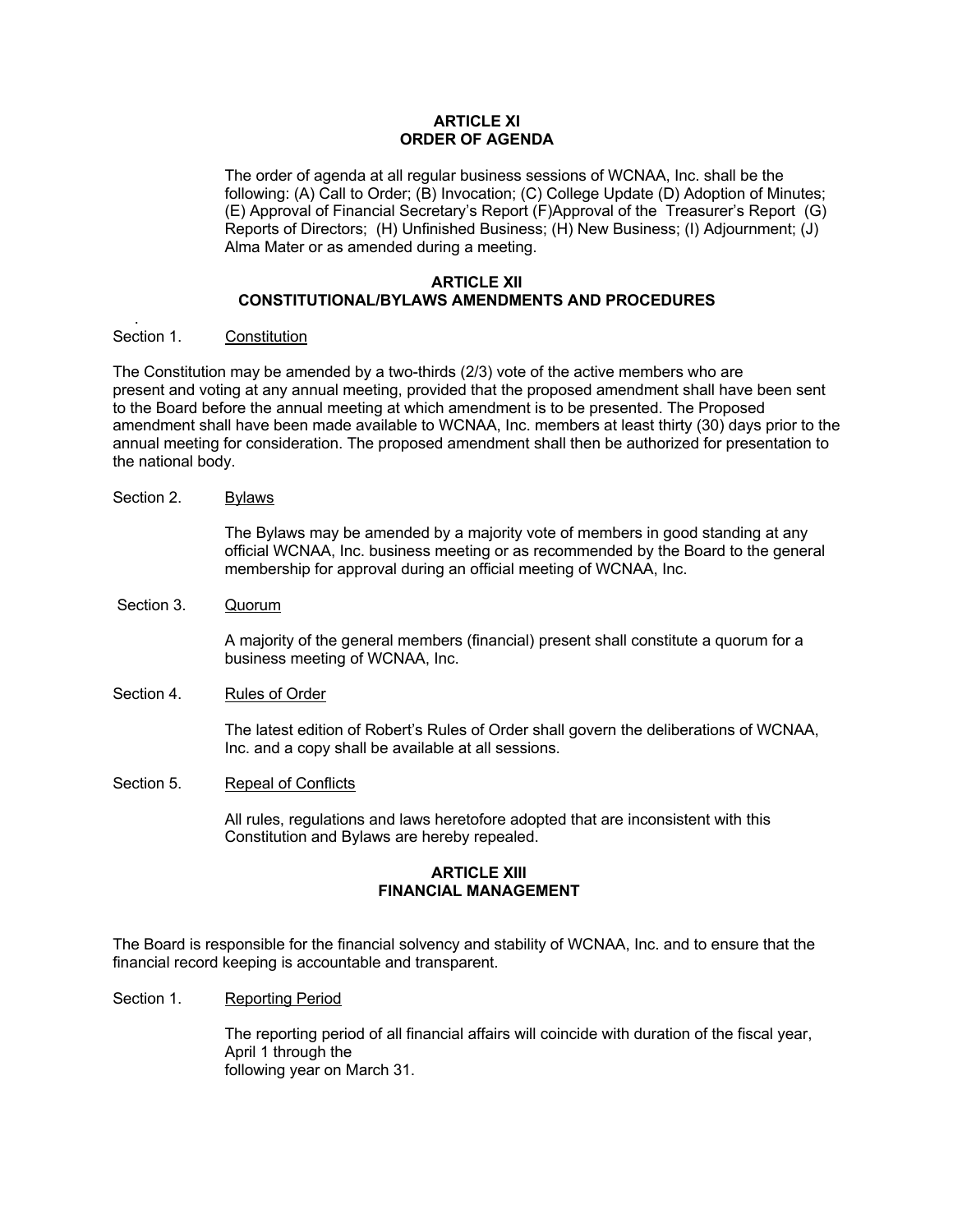### Section 2. Membership Fees/Life- Membership Contributions

- A. Cost of general Membership and Registration fees are recommended by the Board and approved by the general membership during an appropriate meeting to sustain WCNAA, Inc.
- B. Life- Memberships may be established in a lump-sum or incremental payments recommended by the Board and approved by the general membership during an appropriate meeting to further sustain WCNAA, Inc. financial initiatives/obligations at an advanced level.
- C. Annual membership fees are waived for Life-Members, who have paid their Life-Membership in full, and Life-Members must pay registration fees for various meetings/seminars as stipulated.

#### Section 3. Establishment of a Banking Institution and Managing Accounts/Deposits

- A. All monies will be kept in a banking institution (accredited) chosen in the best interest of the
	- WCNAA, Inc. by the Board.
- B. The Treasurer will be the custodian of all monies and with approval by the Board will determine the type of accounts (operational; restricted) that will be established and maintained to adequately accommodate and manage the financial assets/resources of WCNAA, Inc.
- C. Interest accrued from donation monies and/or Life- Membership Endowment Fund will be deposited
	- into a restrictive account(s) or as otherwise stipulated.
- D. Deposits, General Membership, and Life-Membership enrollments will be managed according to the following guidelines, unless otherwise recommended by the Board and approved by the general membership.

1). General Account: General Membership /Life-

Membership/Advertisement/Donations

 monies will be deposited as follows: Eighty percent (80%) of registration fees, forty percent (40%)

- of the Life-Membership funds, and one hundred percent (100%) advertising and donation
	- monies.
- 2). Endowment (Restricted) Account: Deposits made into this account are as

# percent (20%) of the General Membership fees and sixty percent (60%) from

enrollments for the percentage

follows: Twenty

Life-Memberships. NOTE: When partial life- membership payments are made,

for the deposits still apply- (60%- endowment/40%-general)

- E. Interest from Donation and Endowment monies may be used for general operating expenses or other special projects recommended by the Board and as approved by the general membership.
- F. Special projects and/or financial requests made to WCNAA, Inc. must first be presented to the Board for consideration and presented to general membership for approval.
- G. Budget Reporting: The Budget shall be presented in two parts (1) General Account (administration, maintenance and operational) and (2) Endowment (restricted).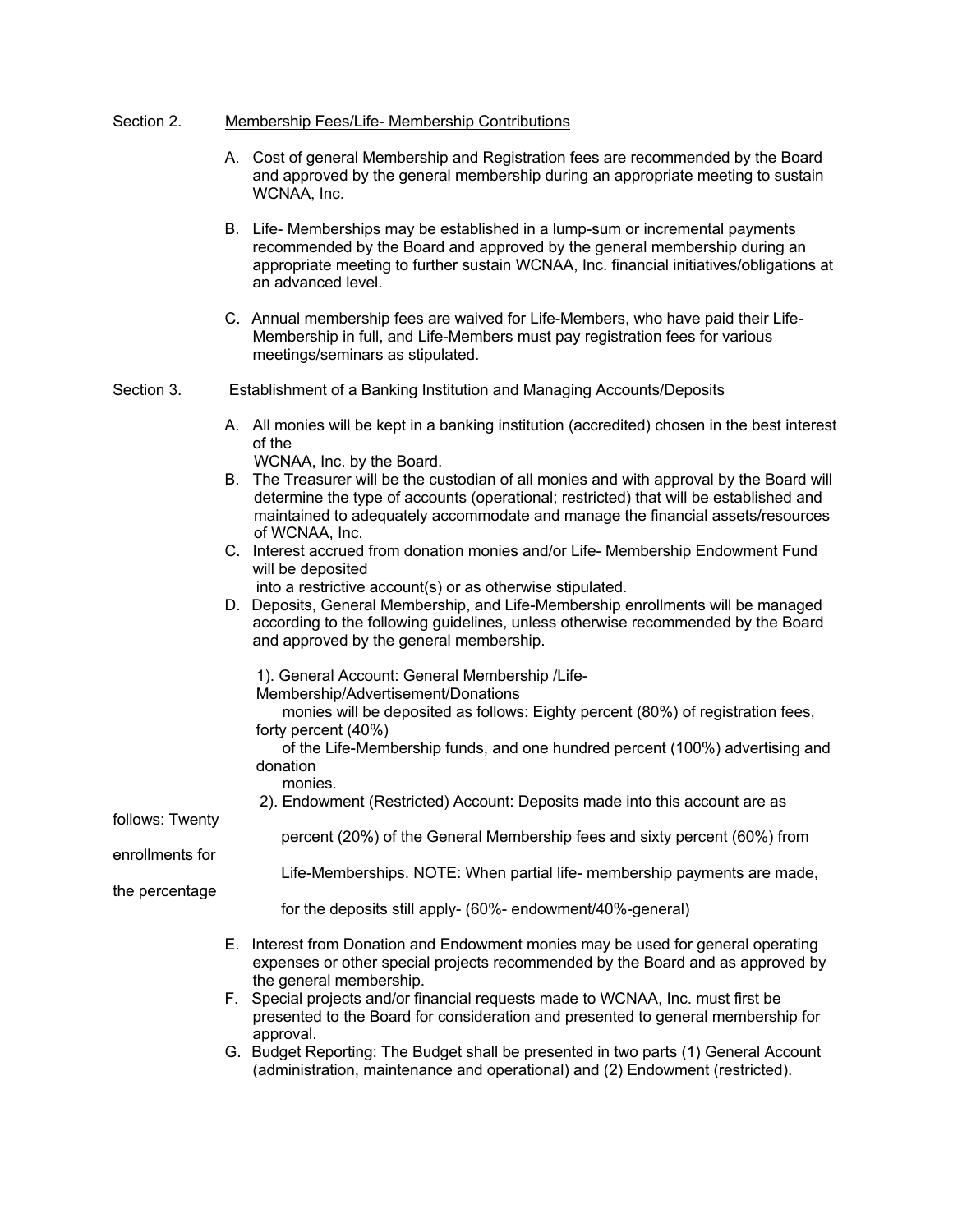# **ARTICLE XIV CONFLICT OF INTEREST POLICY**

A Board or Committee member having a conflict of interest or a conflict of responsibility (as determined by him/her or by a majority of the Board present at a Board meeting) on any matter involving WCNAA, Inc. and any other business or person shall refrain from voting on such matter(s). No Board or committee member shall use his or her position as a Board or committee member of WCNAA, Inc. for his or her own direct or indirect financial gain.

# Section 1. Purpose

The purpose of the conflict of interest policy is to protect the tax-exempt status of WCNAA, Inc.'s interest when it is contemplating entering into a transaction or agreement that might benefit the private interest of a Board or committee member of WCNAA, Inc. or might result in a possible excess benefit transaction. This policy is intended to supplement but not replace any applicable federal and/or state laws governing conflict of interest applicable to non-profit and charitable organizations.

#### Section 2. Definitions

**Amendments** to this document are those actions which would require a change increase/decrease) in the amount of funds secured and/or designated within a given category of fund(s).

**Board**: Is the governing Board of WCNAA, Inc. is composed of fifteen members as stipulated by WCNAA, Inc. Constitution and Bylaws as provided, herein

**Board Member**: An elected member by the general membership to fulfill the duties and responsibilities of the elected as designated by WCNAA, Inc. Constitution and Bylaws as provided, wherein.

**Budget**: Is the financial operating instrument of WCNAA, Inc.

**Compensation:** Includes direct and indirect remuneration as well as favor or gifts that are not insubstantial.

**Financial Interest**: A person has a financial interest if the person has, directly or indirectly, business, investment, or family:

- A. An ownership or investment interest in any entity with which WCNAA, Inc. has a transaction or arrangement.
- B. A compensation arrangement with WCNAA, Inc. or with any entity or individual with WCNAA, Inc. is negotiating a transaction or arrangement.
- C. A potential ownership or investment interest in, or compensations arrangement with any entity or individual with which WCNAA, Inc. is negotiating a transaction or arrangement.

A financial interest is not necessarily a conflict of interest. Article XIV, a person who has a financial interest may have a conflict of interest only if the appropriate governing Board or committee decides that a conflict of interest exists.

**Interested Person**: Any Director, principal officer, or member of a committee with governing Board delegated powers, who has a direct or indirect financial interest, as defined above, is an interested person.

> **The Official Name of the Non-profit Corporation is:** Wiley College National Alumni Association., Incorporated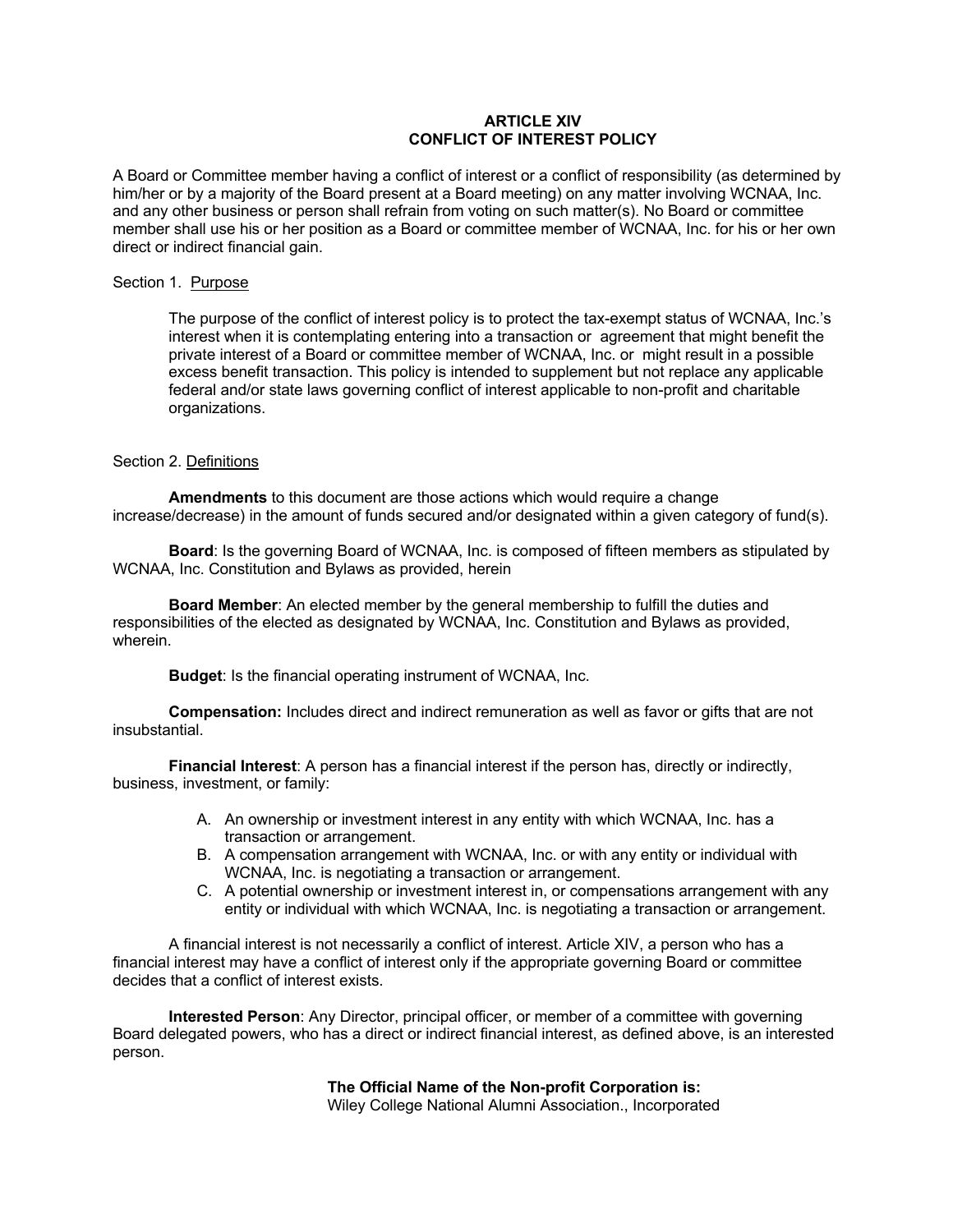**The Official address is**: WCNAA, Inc. P. O. Box 419 Marshall, TX 75671

**Policy Statements**: Are formal statements of policy adopted by the Board, where authorized herein, to facilitate and give direction to the administrative and operational aspects of WCNAA, Inc. and overall operation of the Corporation.

## Section 3. Procedures

- A. **Duty to Disclose:** In connection with any actual or possible conflict of interest, an interested person must disclose the existence of the financial interest and be given the opportunity to disclose all material facts to the Board and members of committees with governing Board delegated powers considering the proposed transaction or arrangement.
- B. **Determining Whether a Conflict of Interest Exists**: After disclosure of the financial interest and materials facts, and after any discussion with the interested person, he/she shall leave the governing Board or committee meeting while the determination of conflict of interest is discussed and voted upon. The remaining Board or committee members shall decide if a conflict of interest exists.
- C. Procedures for Addressing the Conflict of Interest:
	- 1) An interested person may make a presentation at the governing Board or committee meeting, but after the presentation, he/she shall leave the meeting during the discussion of, and the vote on, the transaction or arrangement involving the possible conflict of interest.
	- 2) The chairperson of the governing Board or committee shall, if appropriate, appoint a disinterested person or committee to investigate alternatives to the proposed transaction or arrangement.
	- 3) After exercising due diligence, the governing Board or committee shall determine whether WCNAA, Inc. can obtain with reasonable effort a more advantageous transaction or arrangement from a person or entity that would not give rise to a conflict of interest.
	- 4) If a more advantageous transaction or arrangement is not reasonably possible under circumstances not producing a conflict of interest, the governing Board or committee shall determine by a majority vote of the disinterest Board member whether the transaction or arrangement is in WCNAA, Inc. best interest, for its own benefit, and whether it is fair and reasonable. In conformity with the above determination, it shall make its decision as to whether to enter into the transaction or arrangement.

# Section 4. Violations of the Conflict of Interest Policy:

- A. If the governing Board or committee has reasonable cause to believe a member has failed to disclose actual or possible conflicts of interest, it shall inform the member of the basis for such belief and afford the member an opportunity to explain the alleged failure to disclose.
- B. The names of the persons who were present for discussions and votes relating to the transaction or arrangement, the content of the discussion, including any alternatives to the proposed transaction or arrangement, and a record of any votes taken in connection with the proceedings will be recorded.

# Section 5. Records of Proceedings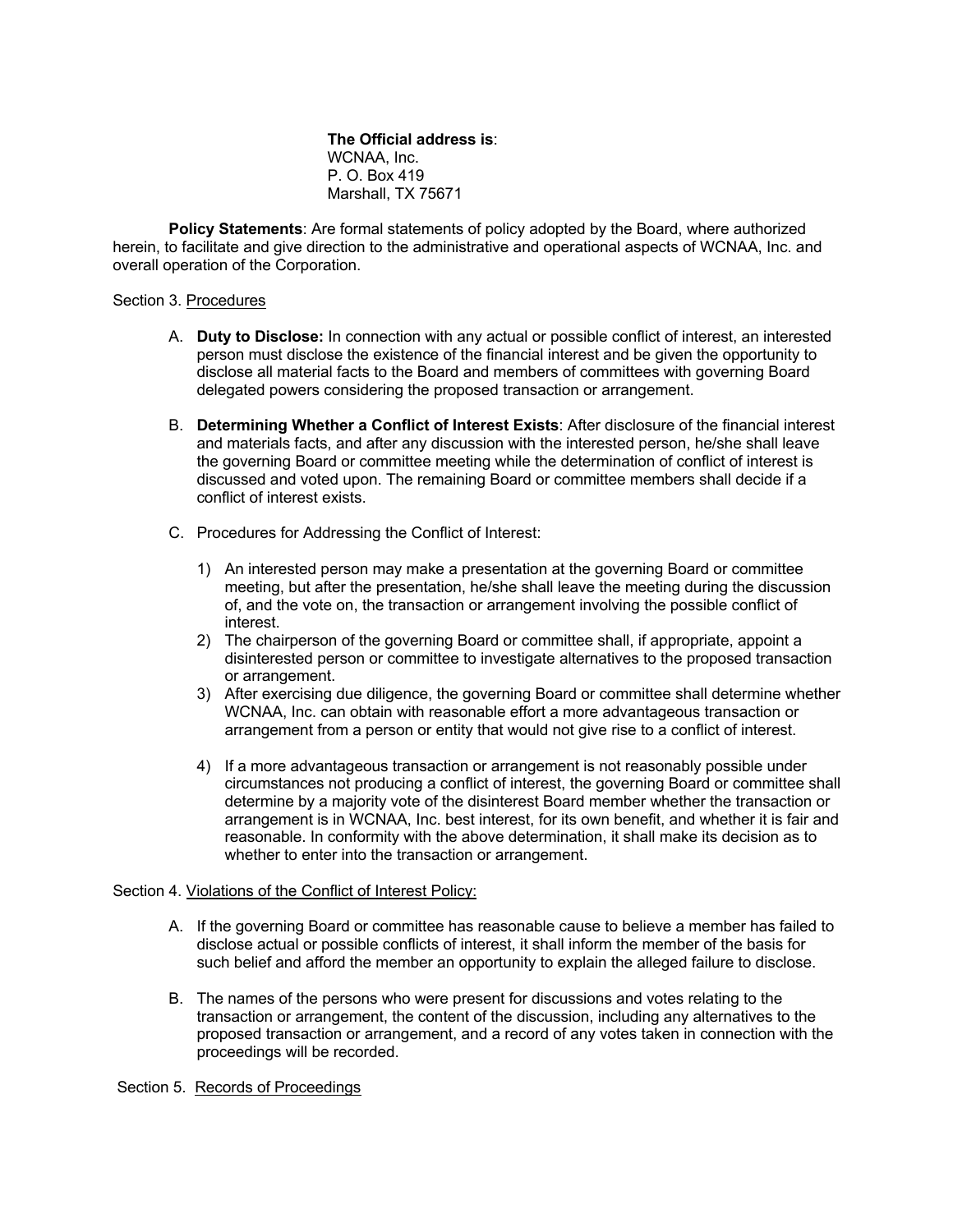- A. The minutes of the governing Board and all committees with Board delegated powers shall contain:
- B. The names of the persons who disclosed or otherwise were found to have a financial interest in connection with an actual or possible conflict of interest, the nature of the financial interest, any action taken to determine whether a conflict of interest was present, and the governing Board's or committee's decision as to whether a conflict of interest in fact existed.
- C. The names of the persons who were present for discussions and votes relating to the transaction or arrangement, the content of the discussion, including any alternatives to the proposed transaction or agreement, and a record of any votes taken in connection with the proceedings.

# Section 6. Compensation

- A. A voting member of the governing Board who receives compensation, directly or indirectly, from WCNAA, Inc. for services is precluded from voting on matters pertaining to that member's compensation.
- B. A voting member of any committee whose jurisdiction includes compensation matters and who receives compensation, directly or indirectly, form WCNAA, Inc. for services is precluded from voting on matters pertaining to that member's compensation.
- C. No voting member of the governing Board or any committee whose jurisdiction includes compensation matters and who receives compensation, directly or indirectly, from WCNAA, Inc., either individually or collectively, is prohibited from providing information to any committee regarding compensation.

# Section 7. Earnings

No part of the net earnings of the organization shall inure (accepting something that is undesirable) to the benefit of, or the distributable to its, trustees, officers, or other private persons, except that the organization shall be authorized and empowered to pay reasonable compensation for services rendered and to make payments and distributions in furtherance of the purposes set forth in the purpose clause hereof. No substantial part of the activities of the organization shall be carrying on of propaganda, or otherwise attempting to influence legislation, and the organization shall not participate in, or intervene in (including the publishing or distribution of statements) any political campaign on behalf of any candidate for public office. Notwithstanding any other provision of this document, the organization shall not carry on any other activities not permitted to be carried on (a) by any organization exempt from federal income tax under section 501 (c) (3) of the Internal Revenue Code, or corresponding action of any future federal tax code, or (b) by the organization's contributions to which are deductible under section 170 (c) (2) of the Internal Revenue Code, or corresponding section of any future federal tax code.

# Section 8. Annual Statements

Each Director, principal officer and member of a committee with governing Board delegated powers shall annually sign a statement which affirms such person:

- A. Has received a copy of the conflict of interest policy
- B. Has read and understands the policy
- C. Has agreed to comply with the policy
- D. Understands the organization is charitable and in order to maintain its federal tax exemption, it must engage primarily in activities which accomplish one or more of its tax-exempt purposes.

Section 9. Periodic Reviews